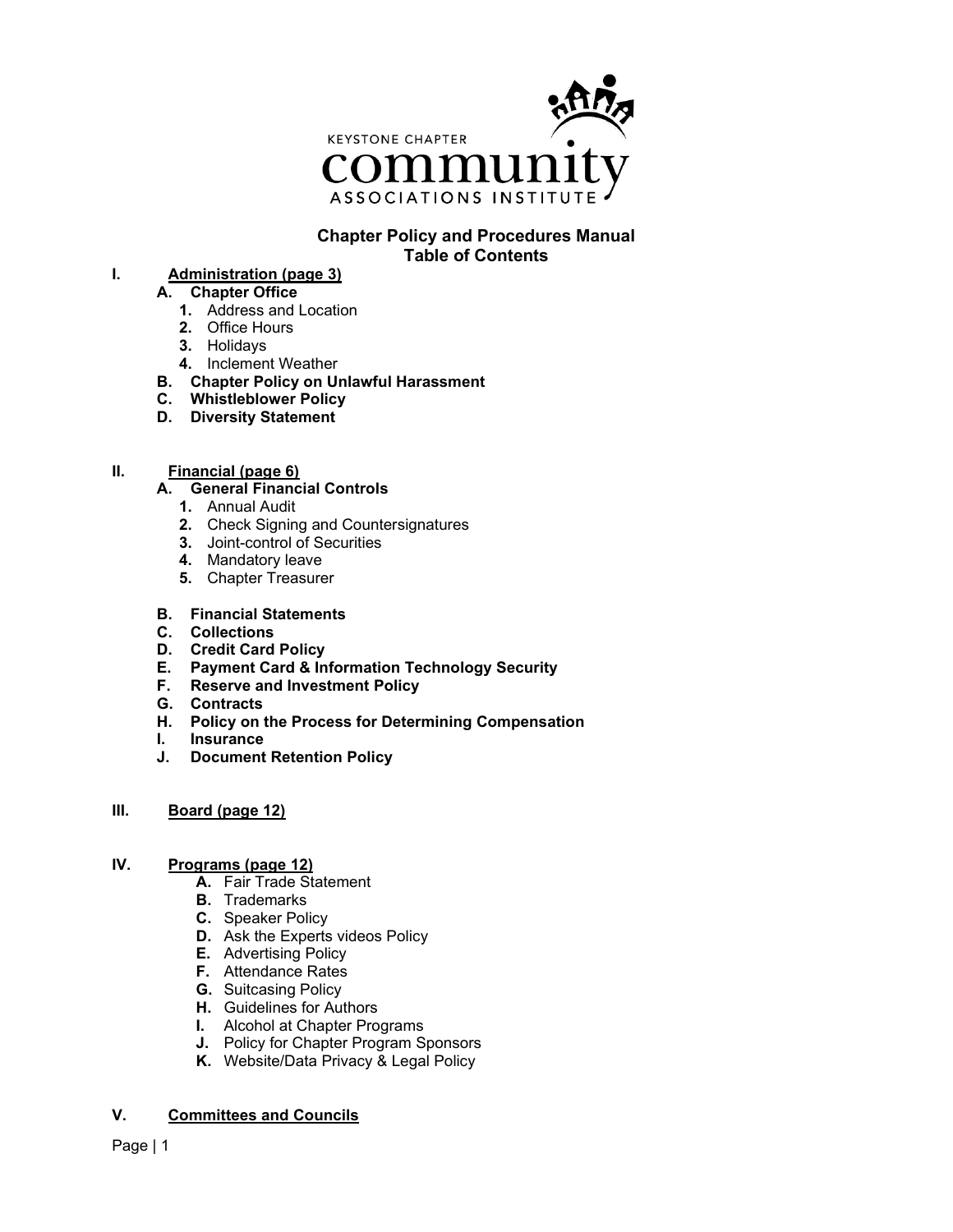- **A.** Chapter Committees
- **B.** Regional Councils
- **C.** Attendance at Chapter Events

# **VI. Addendums (page 28)**

- **A.** Director Disclosure Statement, Board Conflict of Interest Policy, Board Statement of Expectations (see Bylaws)
- **B.** Committee Statement of Expectations
- **C.** Call for Presentations (Online document)
- **D.** Regional Council Charters and Committee Statements (See individual charters)
- **E.** Chapter Code of Conduct
- **F.** Sponsor Terms and Conditions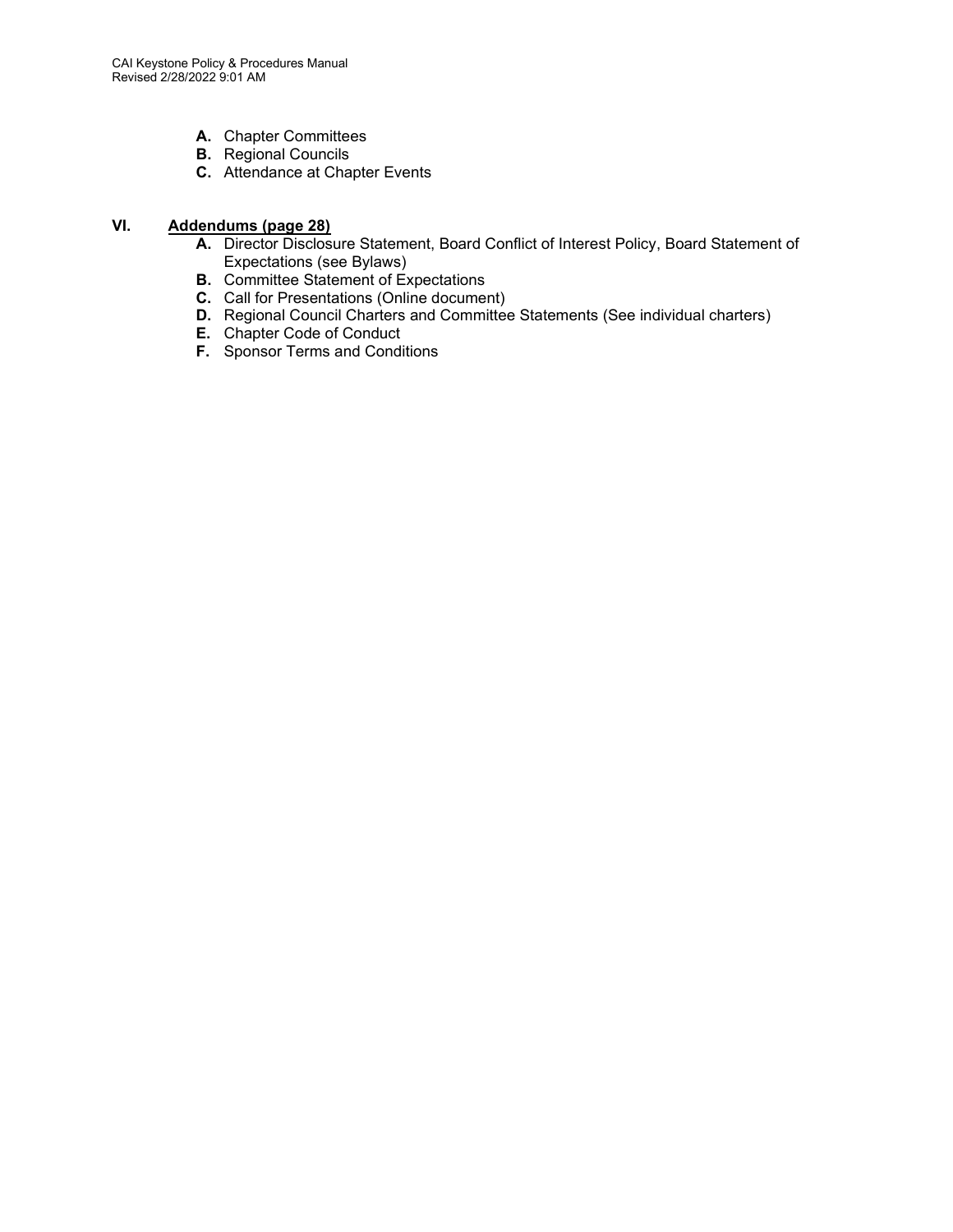

# **I. Administration**

# **A. Chapter Office**

## **1. Address and Location**

Keystone Chapter, Community Associations Institute Spring Mill Corporate Center 1100 E. Hector Street, Suite 460 Conchohocken, PA 19428

## **2. Office Hours**

The office will be open from 8:30 AM to 4:30 PM Monday through Friday. The chapter may adopt flexible summer hours.

## **3. Holidays**

The chapter shall be closed on the following holidays: New Year's Day, Memorial Day, Independence Day, Labor Day, Thanksgiving Day, the day after Thanksgiving, Christmas Eve day and Christmas Day.

## **4. Inclement Weather**

In the event of inclement weather, the chapter executive director has the authority to close the office and will notify the president of the board.

# **B. Chapter Policy on Unlawful Harassment**

CAI's Keystone Chapter is committed to providing its employees, directors and officers, volunteers, members, independent contractors, and event participants (collectively, "covered persons") with an environment that is free from harassment, in any form. CAI hires, promotes, compensates and administers all employment practices without regard to race, color, national origin, gender, age, religion, sexual orientation, gender identity, marital status, disability or any other legally protected status. CAI strongly supports the right of all employees to work in an environment that is free from all forms of discrimination, including sexual and other forms of unlawful harassment. CAI will not tolerate, condone or subject covered persons to sexual or other unlawful harassment. This policy applies to all covered persons and will be enforced without regard to the position or authority of either the alleged victim or harasser. Any covered person who violates this policy will be subject to disciplinary action up to and including termination or expulsion from CAI.

Harassment takes many forms, and may be, but is not limited to: works, signs, jokes, pranks, intimidation, physical contact, unwelcome sexual advances, requests for sexual favors, stalking, other verbal or physical contact of a sexual nature, vulgar or abusive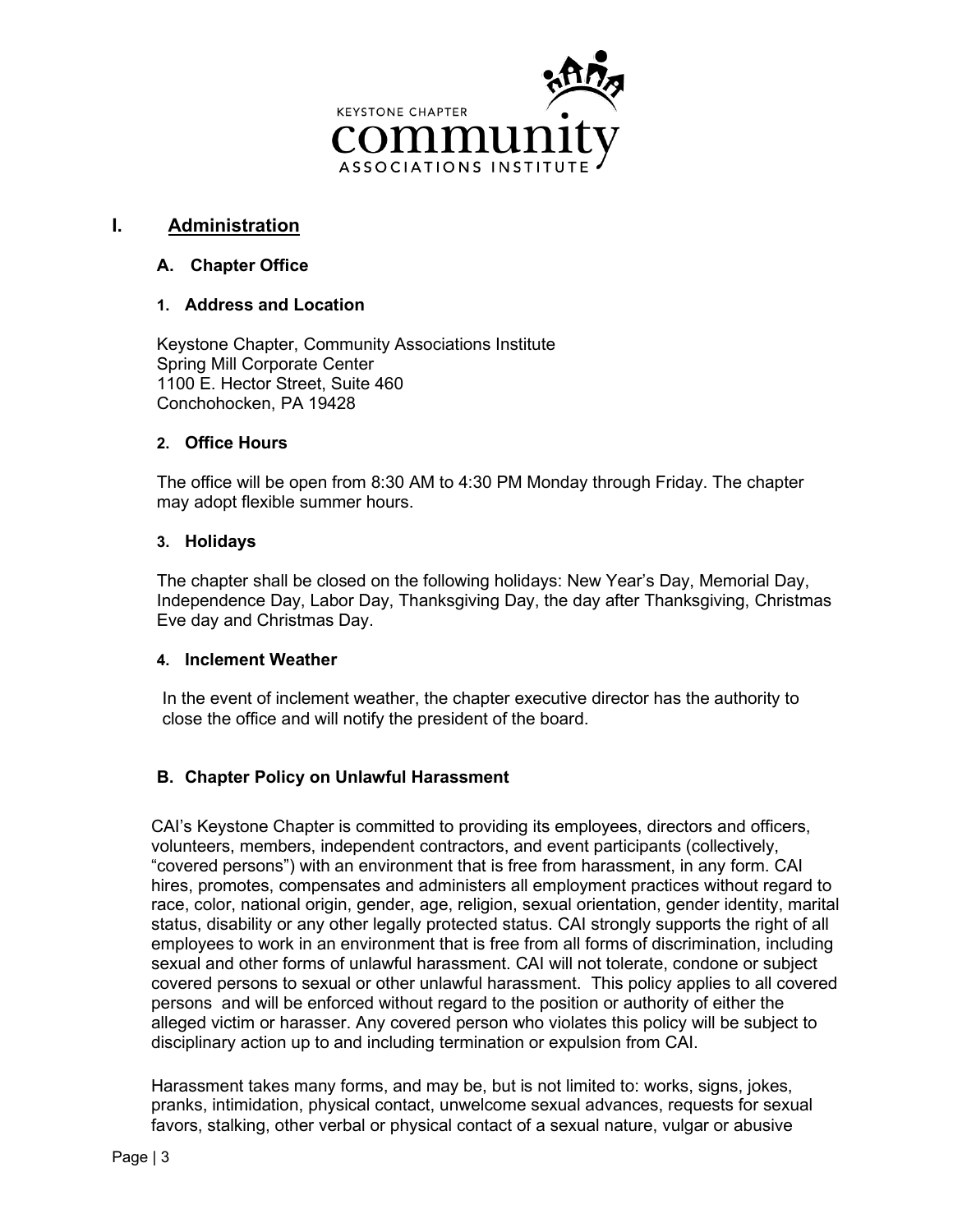

language, or violence as it relates to race, national origin, religion, age, disability, gender, sexual orientation or any other classification protected by local, state or federal laws. CAI will not tolerate any form of harassment of or by any individual. Any conduct by a covered person towards another covered person that is intimidating, hostile, offensive and/or specifically prohibited by law is prohibited. Any covered person engaging in such conduct will be subject to disciplinary action, which may include termination of CAI employment or as a contractor; suspension of membership, immediate expulsion from CAI-sponsored events; removal as a director, officer, or volunteer; or other actions as may be deemed appropriate. Dependent on severity of violation, offending person may be permanently banned from CAI sponsored events.

The covered person(s) who believe that they have been the subject of any form of harassment should immediately report such conduct to the CAI Executive Director, or any member of the Executive Committee of the Board of Directors. Any covered person submitting a complaint must be acting in good faith and have reasonable grounds for believing the information disclosed indicates a violation of this policy. Any allegations that prove to have been made maliciously or knowingly to be false will be viewed as a serious offense and subject to the same sanction as if they had committed the offense.

CAI will promptly investigate all reports of harassment and will keep the identity of the covered person(s) making the report and all aspects of the report and investigation confidential to the greatest extent possible. Investigations will be conducted by the Executive Committee of the Board of Directors. The executive committee may retain outside counsel if so desired or if the allegations warrant. Due process will be afforded to anyone subject to a report of harassment. If a member of the Board of Directors is the subject of a complaint, he or she may present arguments and supporting evidence on his or her behalf during the investigation, but will not otherwise influence or participate in the Board's proceedings on the complaint. Findings of all investigations and any recommendations will be presented to the full Board. After receiving investigative findings and recommendations, the Board shall take such action as may be appropriate and authorized under applicable law or the Bylaws to remedy substantiated complaints.

Any covered person who in good faith reports an alleged violation of this policy will be protected from retaliation. A covered person who retaliates against someone who submits a complaint is subject to discipline, up to and including termination of CAI employment, loss of engagement, and/or suspension of CAI membership.

Conduct/Anti-Harassment Policy complaints alleging a violation by the CAI Executive Director shall be made to the CAI Board President.

It is also a violation of this policy to fail to disclose information about a harassment complaint under investigation during an investigative interview; to violate the confidentiality of a harassment investigation; to attempt to intimidate or retaliate against anyone involved in an investigation; or to provide false or misleading information to an investigation.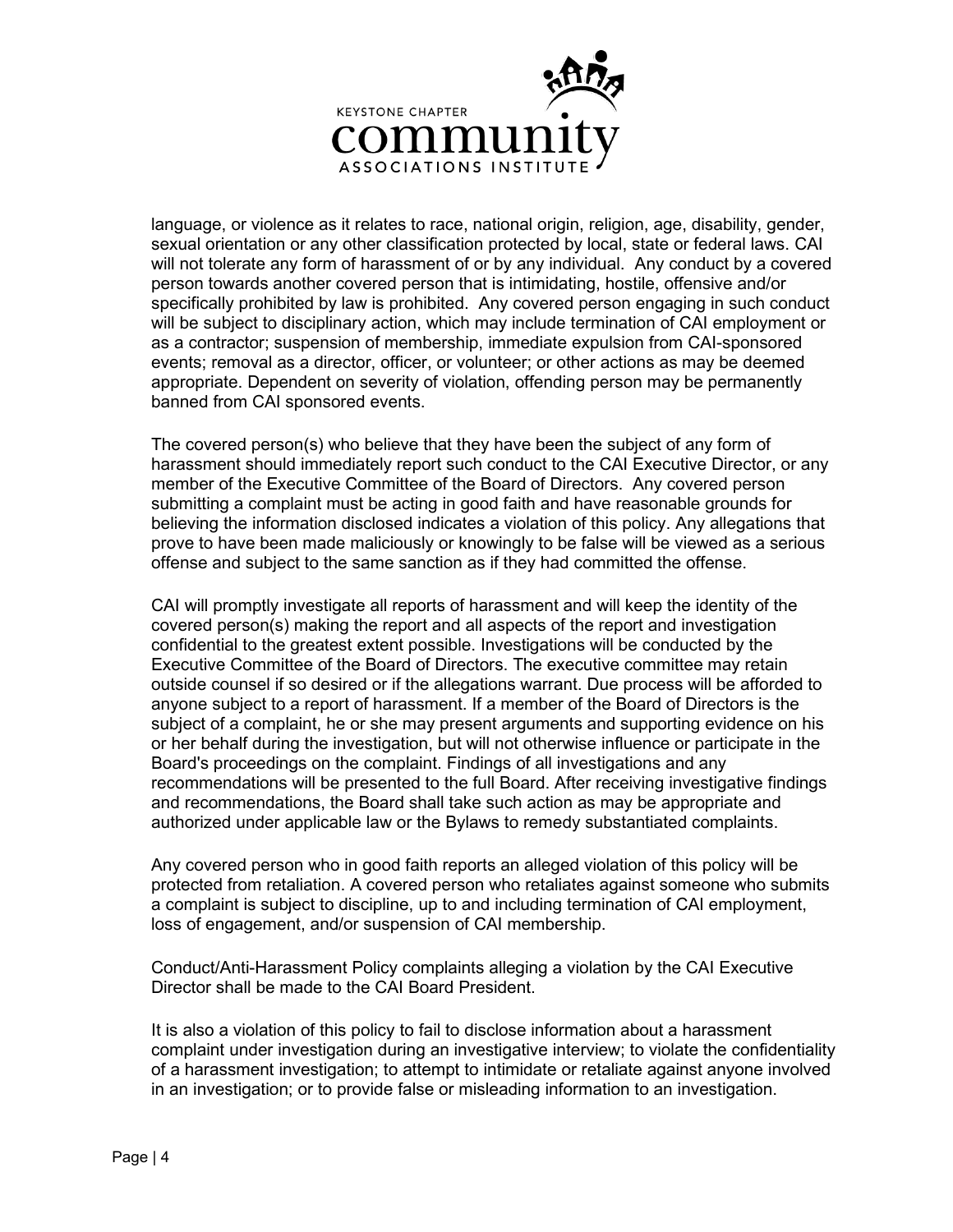

# **C. Whistleblower Policy**

This Whistleblower Policy of the Keystone Chapter of Community Associations Institute:

- 1. Encourages staff and volunteers to come forward with credible information on alleged illegal practices or serious violations of adopted policies of the Organization;
- 2. Specifies that the Organization will protect the person from retaliation; and
- 3. Identifies where such information can be reported.

**Encouragement of reporting**. The Organization encourages complaints, reports or inquiries about alleged illegal practices or serious violations of the Organization's policies, including illegal or improper conduct by the Organization itself, by its leadership, staff, volunteers or by others on its behalf. Appropriate subjects to raise under this policy would include financial improprieties, accounting or audit matters, ethical violations, or other similar illegal or improper practices or policies. Other subjects on which the Organization has existing complaint mechanisms should be addressed under those mechanisms, such as raising matters of alleged discrimination or harassment via the Organization's human resources channels, unless those channels are themselves implicated in the wrongdoing. This policy is not intended to provide a means of appeal from outcomes in those other mechanisms.

**Protection from retaliation**. The Organization prohibits retaliation by or on behalf of the Organization against staff or volunteers for making good faith complaints, reports or inquiries under this policy or for participating in a review or investigation under this policy. This protection extends to those whose allegations are made in good faith but prove to be mistaken. An employee who retaliates against someone who has reported a violation in good faith is subject to discipline up to and including termination of employment.

**Where to report**. Complaints, reports or inquiries may be made under this policy on a confidential or anonymous basis. All complaints shall be in writing. They should describe in detail the specific facts demonstrating the bases for the complaints, reports or inquiries. They should be directed to the Organization's chief employed executive or Organization President; if both of those persons are implicated in the complaint, report or inquiry, it should be directed to the President-Elect of the Organization. The person receiving the complaint will report all complaints to the chapter Executive Committee, consisting of the President, President-elect, Vice President, Immediate Past President, Treasurer and Secretary. The Executive Committee will conduct a prompt, discreet, and objective review or investigation and recommend what corrective action, if any, should be taken. The executive committee shall inform the Board of Directors of all complaints, prior to the initiation of an investigation, and their resolution at the conclusion of any investigation. Staff or volunteers must recognize that the Organization may be unable to fully evaluate a vague or general complaint, report or inquiry that is made anonymously.

**Accounting & Audit Matters.** The chapter Executive Committee shall immediately notify the Finance Committee of any concerns of complaints regarding account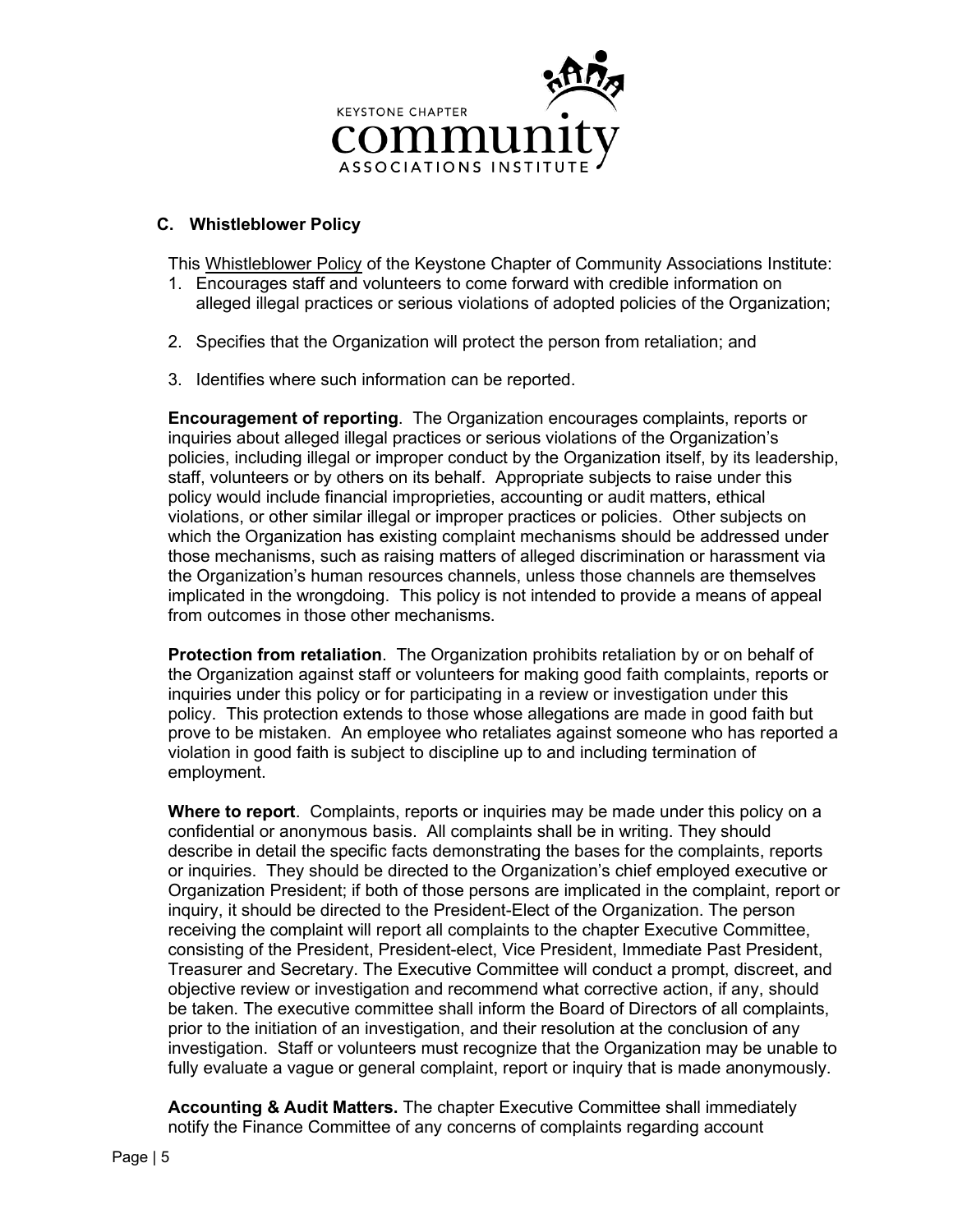

practices, internal controls or auditing and work with the committee until the matter is resolved.

**Acting in Good Faith.** Anyone filing a written complaint concerning a violation or suspected violation must be acting in good faith and have reasonable grounds for believing the information disclosed indicates a violation. The Organization reserves the right to discipline persons who make bad faith, knowingly false, or vexatious complaints, reports or inquiries or who otherwise abuse this policy.

**Confidentiality.** Violations or suspected violations may be submitted on a confidential basis by the complainant. Reports of violations or suspected violations will be kept confidential to the extent possible, consistent with the need to conduct an adequate investigation.

**Handling of Complaints.** The Executive Committee will notify, in writing, the person who submitted a complaint and acknowledge receipt of the reported violation or suspected violation. All reports will be promptly investigated and appropriate corrective action will be taken if warranted by investigation.

# **4. Diversity Statement**

Community Associations Institute is committed to making diversity, equity, and inclusion a core aspect in our membership, on our staffs, and within the community association housing model at large. We firmly believe in the unique strengths of every individual and that diversity makes organizations more successful and communities more fulfilling. By actively cultivating and embracing diversity, we benefit from a vastly richer mix of ideas, perspectives, and life experiences that expand our thinking and our possibilities. We strive to foster a culture of discovery, innovation, and service as we continue to focus on our mission to build better communities.

# **II. Financial**

#### **A. General Financial Controls**

- i. **Annual Audit:** The Board of Directors may cause to be performed an annual review and/or audit of the financial records of the Chapter.
- ii. **Check Signing and Countersignatures:** The chapter executive director shall have the authority to sign all checks written by the Chapter for monthly budgeted expenses that are less than \$5,000. A countersignature shall be required for all disbursement of funds of five thousand dollars (\$5,000.00) and over. Any member of the Executive Committee may from time to time be required to cosign checks at the Chapter Office as requested. Whenever possible, the chapter executive director will get approval from the Board for any expenditure for an unplanned event or project.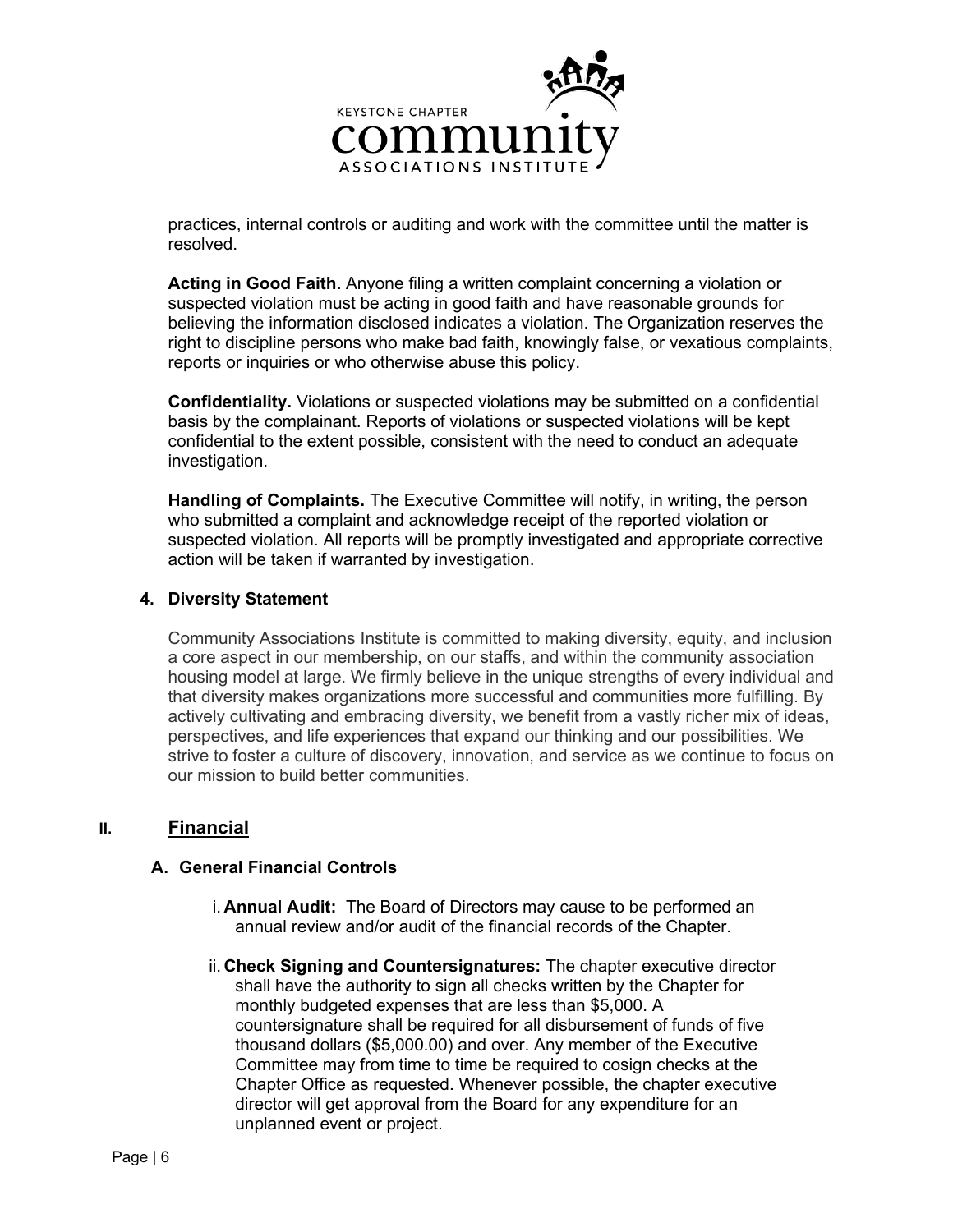

- iii. **Joint Control of Securities:** Two signatures shall be required to withdraw funds from any investment accounts of the Chapter.
- iv. **Mandatory leave:** All chapter employees having authority to disburse Chapter funds shall be required to take annual leave of not less than 5 consecutive business days.
- v. **Chapter treasurer:** The chapter treasurer shall be supplied with copies of the bank statements on a monthly basis.

#### **B. Financial Statements**

The chapter financial statements will be reviewed monthly by the chapter executive committee and by the full board of directors on a quarterly basis.

## **C. Collections**

- **1.** It is the policy of the Chapter that payment of all program fees, advertising fees, sponsorship contributions, or other purchases or services shall be made prior to the program attendance, publication, sponsorship event, or delivery of product or providing of such service. Program fees may be paid on the day of the program.
- **2.** All invoices shall be mailed within fifteen (15) days after the order has been made and shall state that the invoice is to be paid within thirty (30) days of the invoice date.
- **3.** The due date for event fees is the date of the event. The due date for advertising fees is forty-five (45) days in advance of publication.
- **4.** If the invoice remains unpaid on the due date, a reminder invoice/second notice shall be mailed.
- **5.** If payment is not received within thirty (30) days after the due date, a finance charge of 1% per month shall be applied to the outstanding balance.
- **6.** Any member who is sixty days or more past due on the payment of any financial obligation owed to the Chapter (shall/may) be deemed a member not in good standing under Article III Section 5 of the chapter's bylaws and the member's voting privilege, eligibility for any Chapter awards and participation in Chapter events (which shall include, but is not limited to, committee membership, speaker's bureau membership, speaking opportunities, sponsorship, advertising, booth selection, membership directory listings or other opportunities offered by the Chapter) may be suspended by the board of directors until payment in full is received by the Chapter.
- **7.** The chapter executive director shall review all accounts receivable on a monthly basis and if, after consultation with the executive committee, there are sums which should be referred for collection, the matter shall be placed on the agenda for consideration by the board of directors. All accounts unpaid after ninety (90) days of the due date shall be considered a delinquent account and included in a report to the executive committee.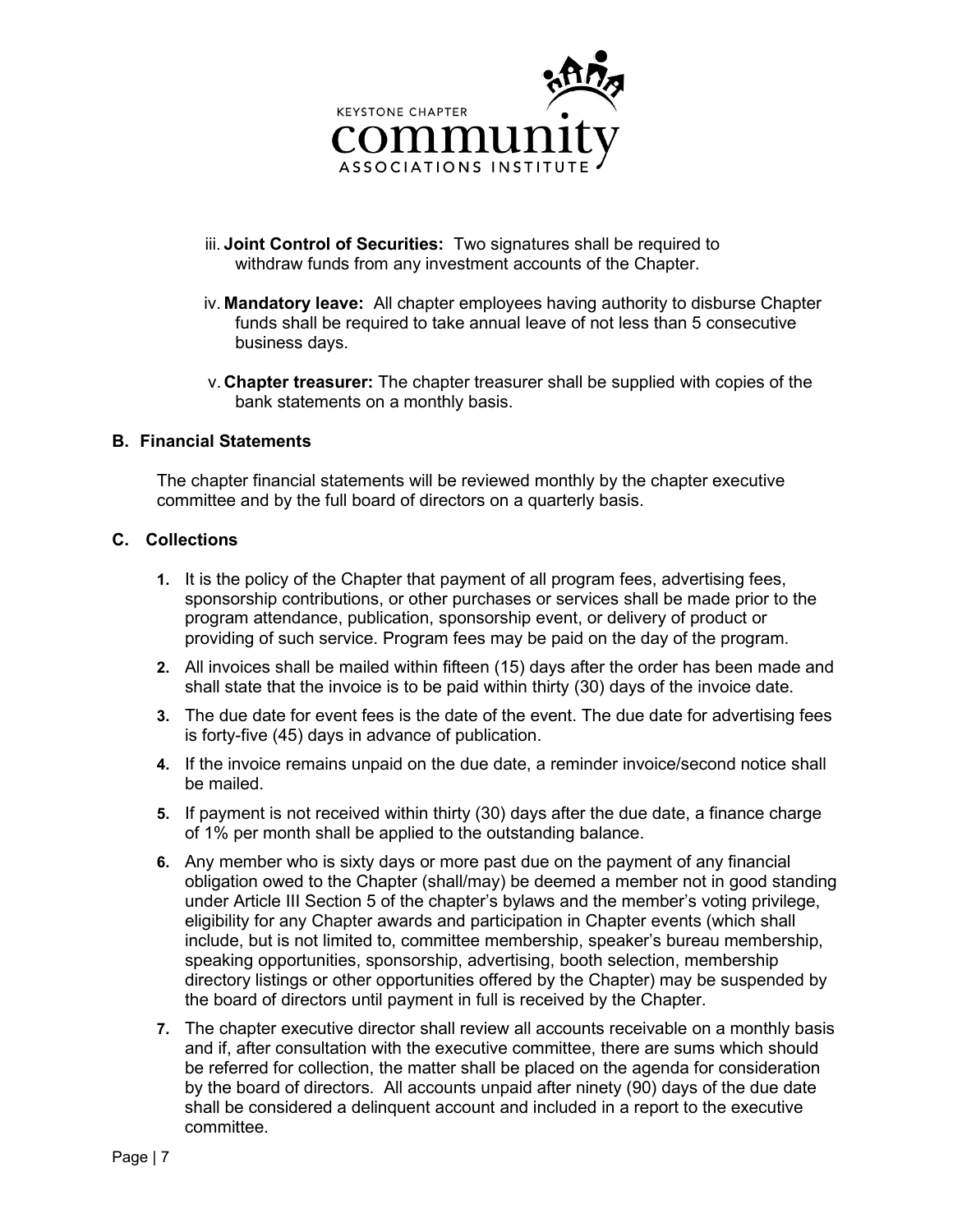

- **8.** The executive committee shall provide a report to the board of all accounts recommended for further collection efforts.
- **9.** The board of directors will vote on referring accounts to an attorney or a collection agency for further collection action.
- **10.** Based on recommendations from the attorney or collection agency the Board of Directors has the discretion to vote on any write-offs.

# **D. Credit Card Policies and Procedures**

- **1.** Payment for all chapter related activities may be made using credit cards. There will be no minimum or maximum dollar amount associated with credit card transactions.
- **2.** Acceptance of credit card information for payment should be done primarily by the Administrative Assistant or the Executive Director. If those individuals are not available, other staff may accept credit card information to process for payment.
- **3.** The chapter will accept Visa, Mastercard, American Express and Discover credit cards. A convenience fee of 2.5% will be assessed to credit card charges.
- **4.** Credit card transactions may be taken in person via a secure online payment portal, via mail using an approved credit card slip, over the telephone and entered directly into a secure online payment portal, or via an online secure registration form.
- **5.** To the greatest extent possible, credit card information should never be written down or printed. The preferred method for credit card payments is by the member paying via the association management system, or a secure online payment portal provided by the chapter to the member. When the member and credit card are present, the card can be swiped, or information can be entered into the secure payment portal.
- **6.** CAI will not store cardholder data in any format, paper or electronic, outside of a Payment Card Industry (PCI) compliant payment environment. Cardholder data in written form will be destroyed upon completion of the credit card transaction.
- **7.** Transactions and Disposition of Information
	- a. All transactions will be processed as soon as possible via the online gateway or swiped with a device.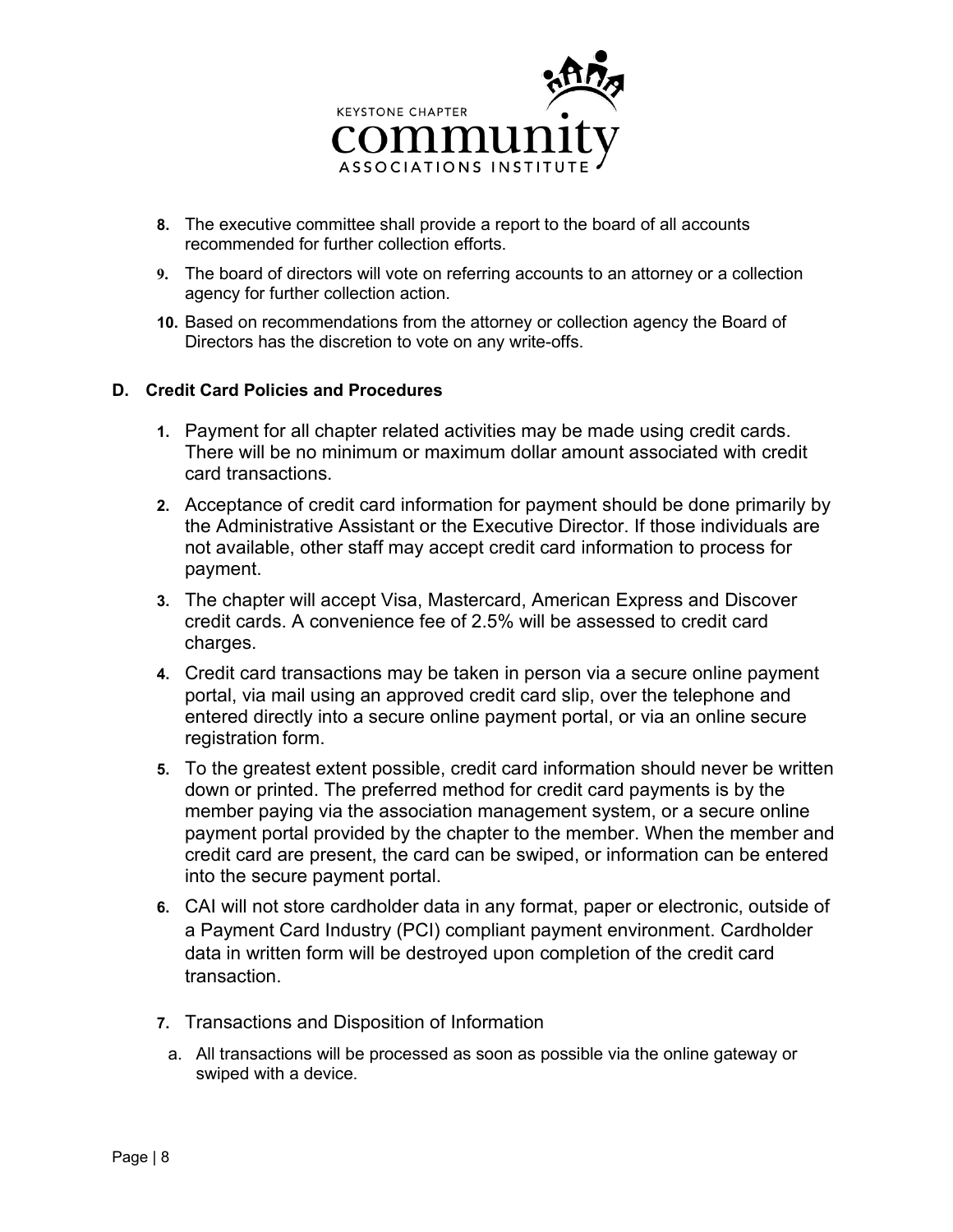

b. Credit card information received via email will be processed immediately, or by the close of business the day received, and the emails will be deleted and deleted from the recipient's deleted email folder.

# **E. Payment Card & Information Technology Security**

- 1. Antivirus software obtained by the chapter will be installed, updated, and maintained on all devices at all times. Employees who disable or otherwise interfere with the proper functioning, including regular updates, of the antivirus software may be subject to immediate discipline, up to and including termination.
- 2. All computer devices will have a password enabled to restrict access at the login screen to prevent unauthorized access.
- 3. All passwords must be secure and follow best industry practices on password length, security, re-use and periodic updates.
- 4. If a password is suspected to have been compromised, the password should be changed immediately.
- 5. Passwords will not be stored on paper or on any device with internet access.
- 6. Usage policy no software, application or other downloadable product will be downloaded or installed on a company-owned computer or device without approval from the executive director. Any software, application or downloadable product that is not necessary to the functioning of the device for an official work purpose will not be approved and will be removed from the computer or device.
- 7. When using unsecured WiFi, a Virtual Private Network (VPN) secured by the chapter shall be used on all devices/computers.
- 8. The chapter executive director may limit or restrict access to certain websites if deemed harmful.

# **F. Reserve and Investment Policy**

- **1.** The Board of Directors anticipates that, from time to time, cash will accumulate in excess of the current and immediate needs of the chapter.
- **2.** The Board of Directors authorizes the investment of reserve funds using the following guidelines.
	- a. The Executive Committee of the Board shall be responsible for investing the cash resources of the chapter in marketable securities, which are federally insured or otherwise guaranteed, such as treasuries, bills and notes, certificates of deposit, money market funds and held in the name of the chapter for the purpose of earning a return.
	- b. Invested funds shall be readily salable with a readily determinable market price.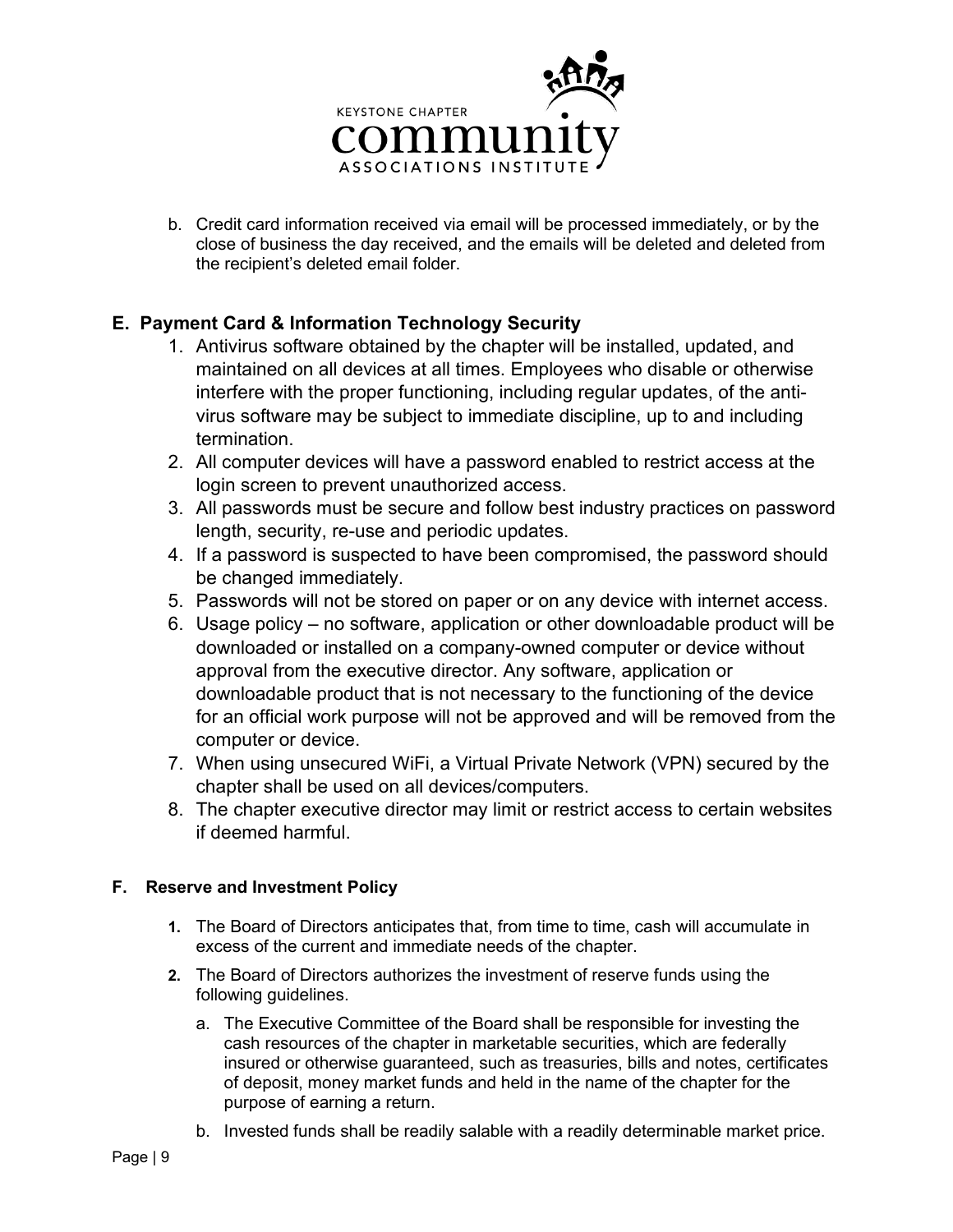

Such funds shall be laddered, to the extent possible and practicable, in investment vehicles that do not expire on the same date.

- c. On a quarterly basis, the Executive Committee and the Executive Director will review the performance of the invested funds, any need to make changes in the investment of funds. The executive director has the authority to liquidate or transfer some or all of the funds to meet the cash flow obligations of chapter and will so notify the Executive Committee and the Board of such transfers.
- d. On a quarterly basis, the Treasurer, as part of the regular report to the Board of Directors, shall provide information on the investment of such funds and value of the funds. The report shall contain a detailed listing of the types of investments made with the funds. (For purposes of meeting this reporting requirement, a copy of any investment statement provided by a third party which details the investments shall be satisfactory.)
- e. The Chapter shall maintain appropriate fidelity insurance coverage that specifically names the Executive Director, the Treasurer, and all members of the Board of Directors in the discharge of assigned duties with respect to management of chapter funds.

#### **G. Contracts**

- **1.** The chapter executive director may negotiate and sign contracts for routine services and budgeted events. This may include, but is not limited to, hotel banquet event orders, printing, insurance policies, speakers, office equipment, etc.
- **2.** Contracts for long-term agreements or services of an ongoing nature, such as leases for office space, etc, will be reviewed by the board of directors and subsequently signed by the chapter executive director.

#### **H. Policy on the Process for Determining Compensation**

This Policy on the Process for Determining Compensation applies to the compensation of the following persons employed by the Organization:

#### The Organization's **chief employed executive.**

The process includes all of these elements: (1) review and approval by the board of directors or compensation committee of the Organization; (2) use of data as to comparable compensation; and (3) contemporaneous documentation and recordkeeping.

- vi. **Review and approval**. The compensation of the person is reviewed and approved by the board of directors or finance committee of the Organization, provided that persons with conflicts of interest with respect to the compensation arrangement at issue are not involved in this review and approval.
- vii. **Use of data as to comparable compensation**. The compensation of the person is reviewed and approved using data as to comparable compensation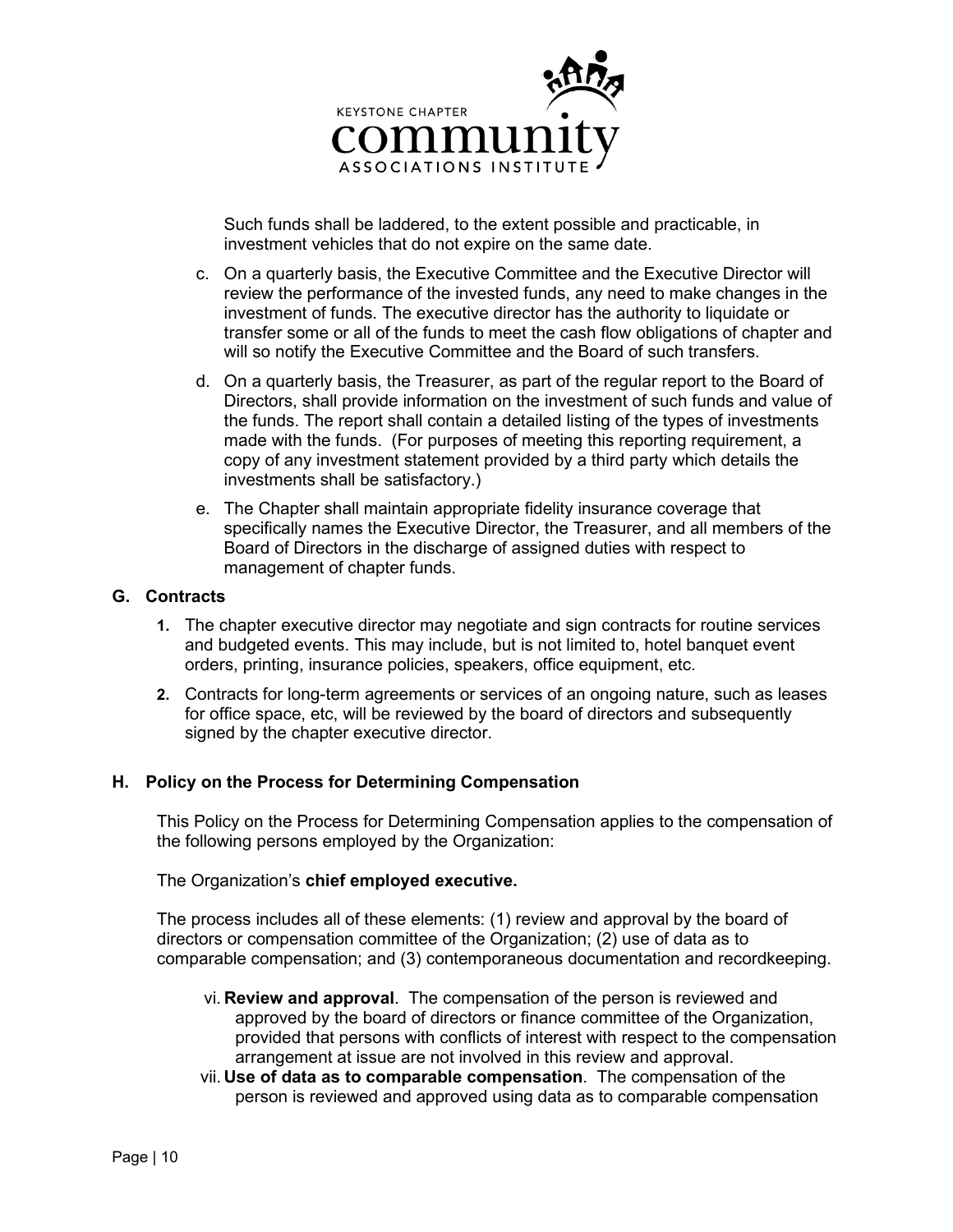

for similarly qualified persons in functionally comparable positions at similarly situated organizations.

viii. **Contemporaneous documentation and recordkeeping**. There is contemporaneous documentation and recordkeeping with respect to the deliberations and decisions regarding the compensation arrangement.

### **I. Insurance**

The chapter shall maintain adequate insurance coverage for Directors and Officers liability and general liability insurance. Each policy will be renewed on an annual basis and will be reviewed from time to time by the chapter executive committee.

## **J. Document Retention and Destruction Policy**

This policy identifies the record retention responsibilities of staff, volunteers, members of the Board of Directors, and outsiders for maintaining and documenting the storage and destruction of the Organization's documents and records.

- **1. Rules**. The Organization's staff, volunteers, members of the Board of Directors and outsiders (i.e., independent contractors via agreements with them) are required to honor these rules: (a) paper or electronic documents indicated under the terms for retention below will be transferred and maintained by the Human Resources, Legal or Administrative staffs/departments or their equivalents; (b) all other paper documents will be destroyed after three years; (c) all other electronic documents will be deleted from all individual computers, data bases, networks, and back-up storage after one year; and (d) **no paper or electronic documents will be destroyed or deleted if pertinent to any ongoing or anticipated government investigation or proceeding or private litigation**.
- **2. Terms for retention**.

#### **a. Retain permanently:**

*Governance records* – Charter and amendments, Bylaws, other organizational documents, governing board and board committee minutes.

*Tax records* – Filed state and federal tax returns/reports and supporting records, tax exemption determination letter and related correspondence, files related to tax audits.

*Intellectual property records* – Copyright and trademark registrations and samples of protected works.

*Financial records* – Audited financial statements, attorney contingent liability letters.

#### **b. Retain for ten years:**

*Pension and benefit records* -- Pension (ERISA) plan participant/beneficiary records, actuarial reports, related correspondence with government agencies, and supporting records.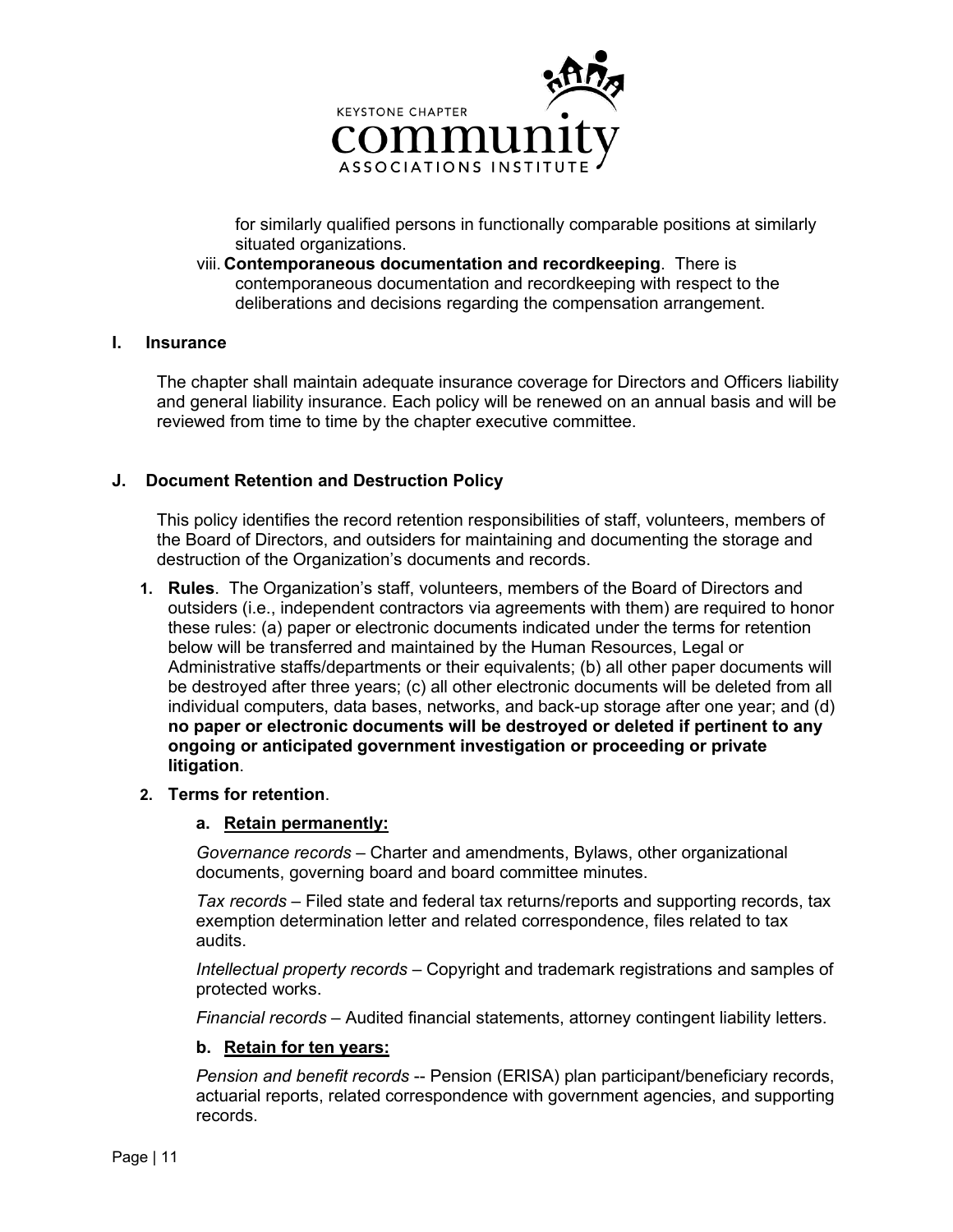

*Government relations records* – State and federal lobbying and political contribution reports and supporting records.

# **c. Retain for three years:**

*Employee/employment records* – Employee names, addresses, social security numbers, dates of birth, INS Form I-9, resume/application materials, job descriptions, dates of hire and termination/separation, evaluations, compensation information, promotions, transfers, disciplinary matters, time/payroll records, leave/comp time/FMLA, engagement and discharge correspondence, documentation of basis for independent contractor status (retain for all current employees and independent contractors and for three years after departure of each individual). *Lease, insurance, and contract/license records* – Software license agreements, vendor, hotel, and service agreements, independent contractor agreements, employment agreements, consultant agreements, and all other agreements (retain during the term of the agreement and for three years after the termination, expiration, non-renewal of each agreement).

# **d. Retain for one year:**

*All other electronic records, documents and files* – Correspondence files, past budgets, bank statements, publications, employee manuals/policies and procedures, survey information.

**3. Exceptions**. Exceptions to these rules and terms for retention may be granted only by the Organization's chief staff executive or Chairman of the Board.

# **III. Board**

Procedures that govern the election, authority, and conduct of the chapter Board of Directors are outlined in Article VI of the Chapter Bylaws.

Each member of the board is required to annually submit the Director Disclosure Statement, Conflict of Interest Policy and Statement of Expectations.

The chapter board Director Disclosure Statement, Conflict of Interest Policy and Statement of Expectations are all attached as Addendum A.

# **IV. Programs**

# **A. Fair Trade Statement**

Whenever competitors within an industry gather, appropriate care must be exercised to ensure that violations of anti-trust laws do not occur.

All participants of any Chapter event should avoid any collusive practices or discussions. Collusion is an agreement to restrain trade and most usually is evidenced in the following antitrust violations: product boycott, restrictive market allocations, refusal to deal with a third party, and price restraining activities.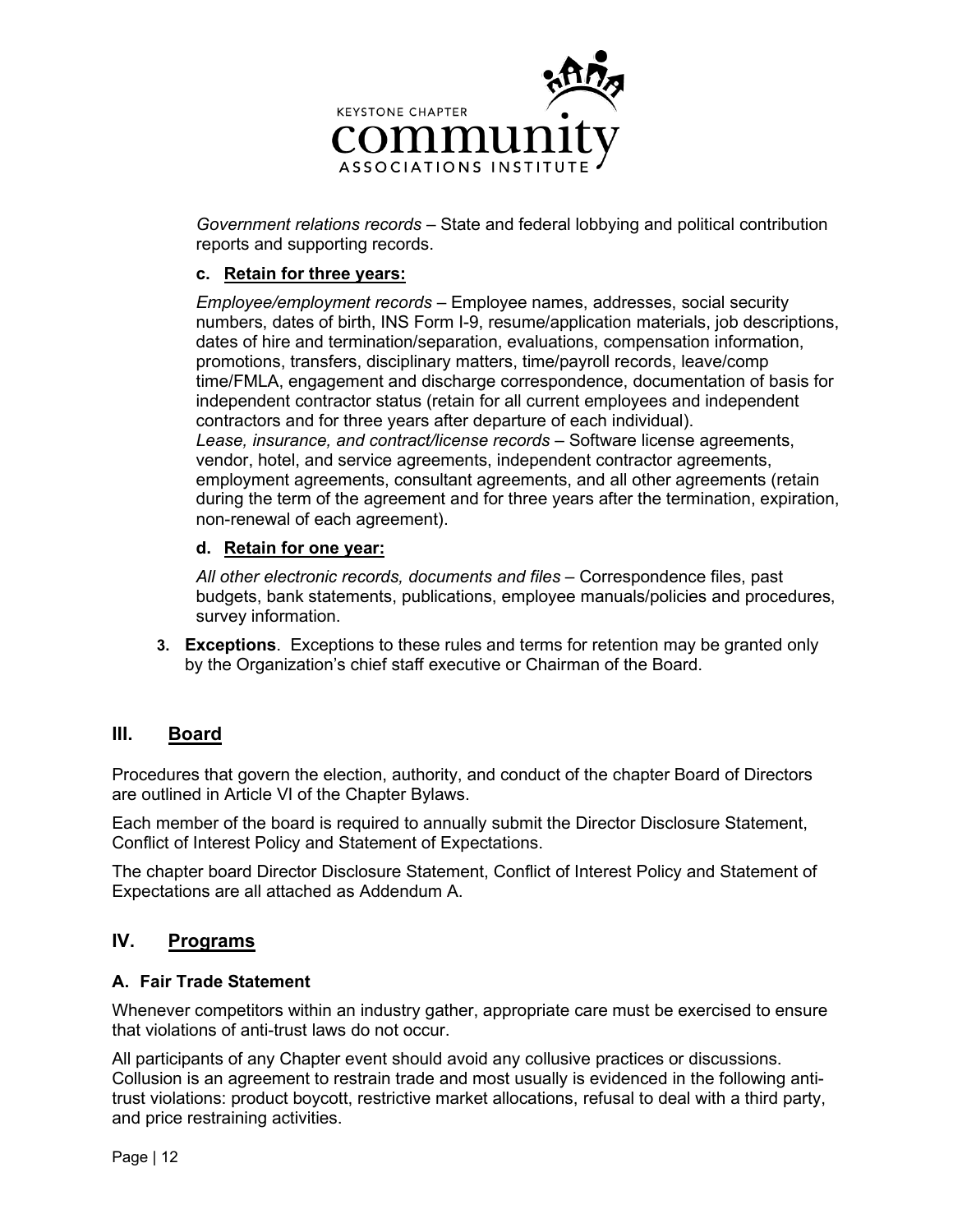

There need not be written or verbal agreements to restrain trade. Conversation regarding any of these sensitive areas may be construed as implicit violations.

Attendees should avoid discussion of pricing, such as the prices paid and charged, including labor costs; market shares and allocation; quality ratings of product or suppliers – particularly those that may cause a competitor to lock out or to cease purchasing from a specific supplier; any other areas that might have anti-competitive repercussions. For your own protection and the protection of your company, CAI recommends that should one of these subjects be brought up in any discussion, it would be in the attendee's best interest to voice their objection to it and disassociate themselves from the discussion should it continue.

The Chapter will not limit the exchange of business cards at any chapter event. However, since there are paid sponsorships available, any other type of advertising is not allowed, unless the firm/company is a sponsor of such an event. Thus, any attendee, speaker, or moderator may not hand out promotional material to attendees.

## **B. Trademarks**

The chapter will maintain a trademark of the Gold Star Community term and logo and actively enforce use restrictions one use the trademarks. Staff will file necessary trademark renewals on the schedules below as required by the US Patent and Trademark Office:

## **Requirements in the First Ten Years\* What and When to File:**

First Filing Deadline: You must file a Declaration of Use (or Excusable Nonuse) between the 5th and  $6<sup>th</sup>$  years after the registration date. See 15 U.S.C. §§1058, 1141k. If the declaration is accepted, the registration will continue in force for the remainder of the ten-year period, calculated from the registration date, unless cancelled by an order of the Commissioner for Trademarks or a federal court.

Second Filing Deadline: You must file a Declaration of Use (or Excusable Nonuse) and an Application for Renewal between the 9th and 10th years after the registration date.\* See 15 U.S.C. §1059.

#### **Requirements in Successive Ten-Year Periods\* What and When to File:**

You must file a Declaration of Use (or Excusable Nonuse) and an Application for Renewal between every 9th and 10th-year period, calculated from the registration date.\*

#### **Trademark Registration Dates:**

Gold Star Community: Reg. No. 5,522,839; Registered July 24, 2018 Gold Star logo: Pending

# **C. Chapter Speaker's Policy and Speaker's Bureau**

The Keystone Chapter of Community Associations Institute has adopted the following speaker guidelines in order to establish a fair and equitable environment for all members who wish to

Page | 13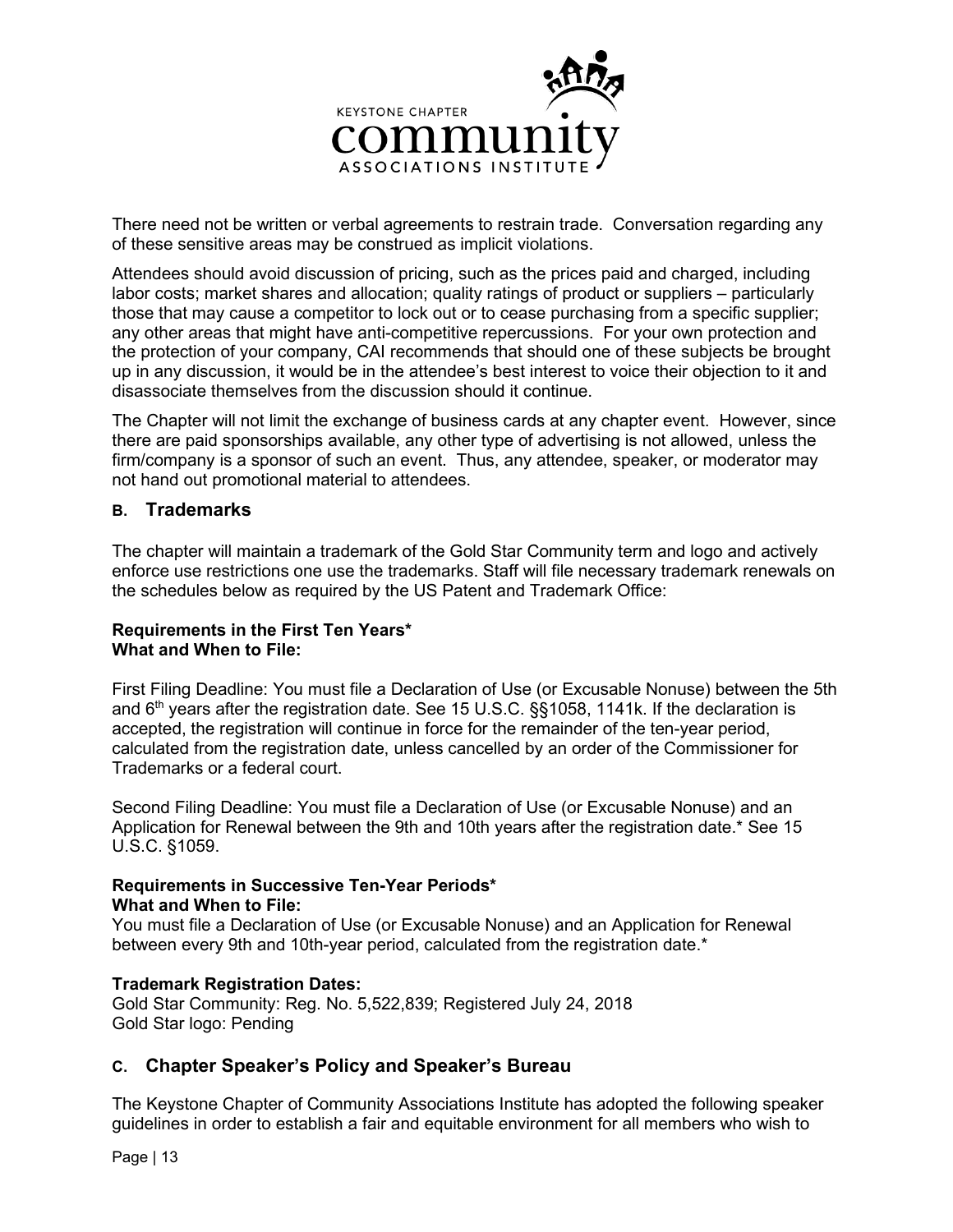

benefit from speaking at chapter programs, and those who wish to benefit from the educational nature of these programs. Any conflict which may arise within these guidelines will be resolved only by the chapter Board of Directors. Speakers are required to submit the CAI Speaker's Bureau Application and agree to abide by all CAI Speaker Policies.

## **Scheduling**

Scheduling of any chapter program or activity must be approved by the Executive Director, the Committee responsible for the activity, and be within the budgetary parameters set forth in the chapter budget. Expenditures outside of the approved budget are subject to the approval of the chapter Board of Directors. All programs must be scheduled a minimum of 12weeks prior to the event. The chapter will, to the greatest extent possible, make all event scheduling decisions before January 1<sup>st</sup> of each year.

## **Chapter Speakers Bureau**

#### **Objectives of the Speaker's Bureau**

All presenters selected to speak at a chapter program must be a member of the Chapter Speakers Bureau. The chapter has established this speaker's bureau in order to accomplish the following objectives:

- 1. Insure that the chapter has a broad list of competent, knowledgeable presenters for chapter programs.
- 2. Insure that all members who wish to have the opportunity to be considered as a presenter are afforded that opportunity.
- 3. Insure that chapter committees have a broad selection of potential speakers from all geographic areas from which to choose.
- 4. Insure that chapter committees are not using the same presenters on a regular basis.
- 5. Insure that the chapter office has the information it needs to promote the program and speakers in a timely manner.

#### **Membership in the Speakers Bureau**

- 1. Potential speaker must be a current member of the Keystone Chapter for a minimum of 90 days prior to applying for membership in the Speakers Bureau. Speakers from other CAI chapters and CAI's national organization will be considered on a case by case basis. The chapter will make exceptions to this rule in the case of government employees, elected officials and university/college faculty/staff with expertise in a subject area not covered by a member of CAI. The chapter board of directors may approve a non-member speaker if there is a justifiable reason for not using a member.
- 2. If an approved member of the speaker's bureau allows his or her membership to lapse, the speaker will be dropped from the speaker's bureau. The speaker may re-apply to the speaker's bureau once membership is renewed.
- 3. In order to be considered for membership in the speaker's bureau, each potential speaker must fill out and submit to the chapter office the Speakers Bureau Application.
- 4. Each potential speaker will be asked to identify which geographic regions within the chapter's territory in which they are willing to speak.
- 5. Completed speaker's bureau applications will be reviewed and approved by the chapter board of directors on a monthly basis.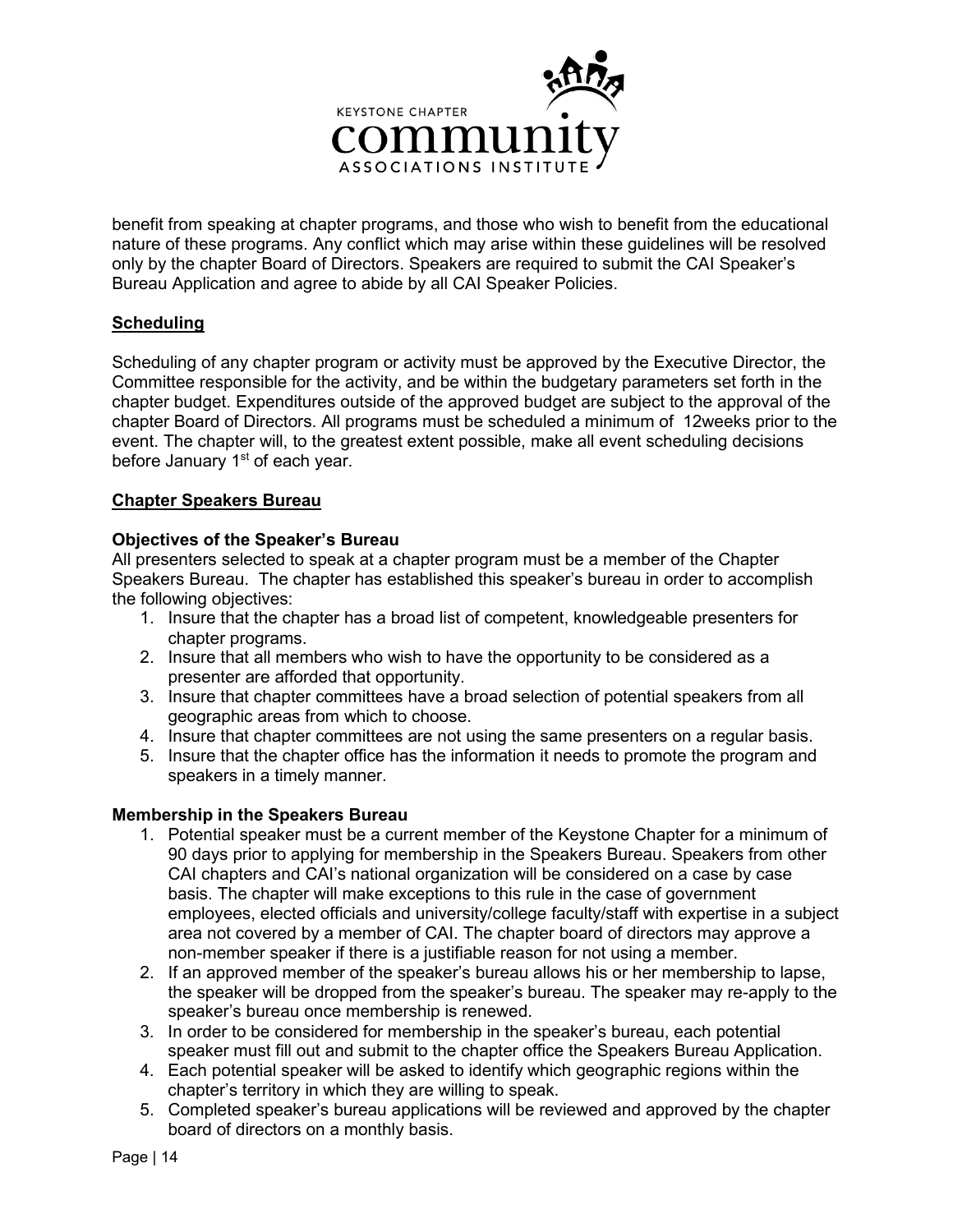

# **Speaker's Bureau Guidelines**

- 1. Individuals may speak at any chapter program once per calendar year.
- 2. Multiple individuals from a single member company may speak at chapter programs throughout the year but no member company shall have the opportunity to provide a speaker more than 2 times each calendar year.
- 3. In the case of programs offered by any CAI Regional Council, a member company may not provide a speaker more than one time per year in any regional council area.
- 4. The speaker's bureau roster will be maintained by the chapter office. Prior to notifying a speaker that they have been selected to speak, each chapter committee will confirm with the chapter office that the individual is a member of the speaker's bureau and is qualified to be a speaker under these guidelines.
- 5. The chapter office has the authority to veto any speaker selection that does not comply with the speaker's bureau guidelines.

## **Speaker Selection**

Chapter committees must select speakers who are approved members of the chapter speaker's bureau. A list will be provided to committees at the committee kickoff in January and will be provided with updated speakers' lists as necessary.

CAI may require that more than one company in an industry (such as attorneys or management companies) participate in a program that is selected for presentation to chapter members.

Once a speaker is selected, the speaker will be asked to complete a Call for Presentations outline that will detail the topics to be covered by the speaker. This information must be completed and submitted to the chapter office 90 days in advance of the program date. Speakers may bring an additional representative to assist the speaker at a program, however the additional representative may not participate as a speaker during the program. The additional representative must register as an attendee through the chapter office but will not be required to pay a registration fee. Substitute speakers, regardless of the reason for substitution, must be approved in advance by the executive director.

Speakers are not required to pay a registration fee for the program at which they are presenting.

#### **Presentation Materials**

Speakers are responsible for providing a topic outline, bio and signed Call for Presentations not less than 90 days in advance of the program date to insure the chapter has ample time and info to properly publicize the program. A copy of any power point presentations and handouts must be provided to the chapter office no later than three weeks in advance of the program. Contents of presentations and handout materials should reflect the educational purpose of the program and should not promote the speaker's commercial interests. Handouts may be copied on company letterhead. The chapter will not print handouts for speakers and encourages the use of power point presentations to reduce printing. If the presentation items are not provided to the chapter within established time frame, they will not be permitted to be used on the program date. The chapter reserves the right to request changes to presentations and handouts.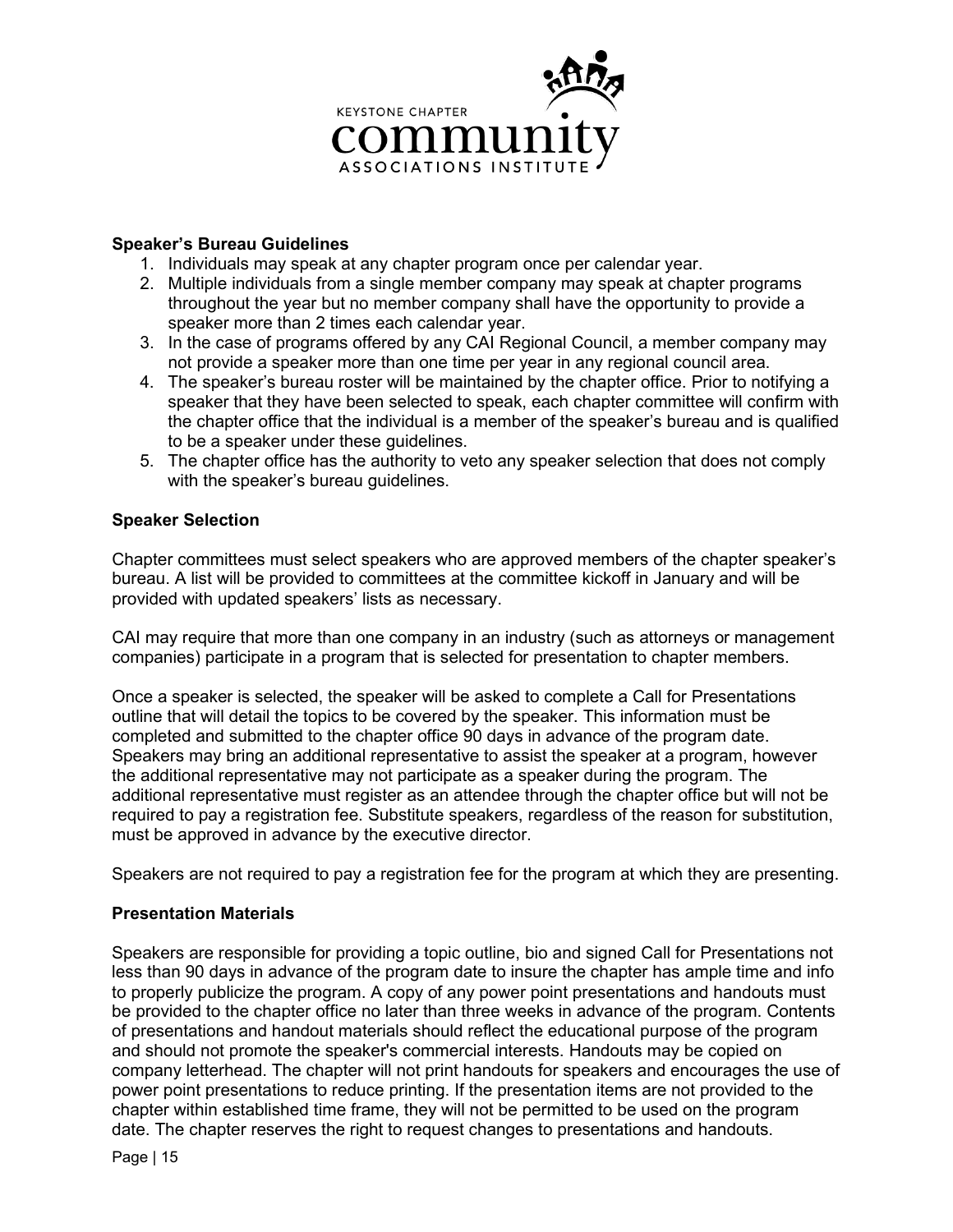

### **Endorsement**

Speakers for the chapter are prohibited from endorsing a service or company to an attendee at a program. In addition, the use of a speaker does not imply an endorsement of the speaker's product or service by CAI.

#### **Self-Promotion**

Speakers are prohibited from distributing business cards or other promotional materials to attendees at a program. However, the speaker may network with attendees during breaks and after the program and provide business cards or other promotional materials to attendees who specifically request such information.

The speaker's name, title, company/firm name, CAI designations and other short biographical and contact information (phone number, email address and/or website address) will be included on the event flyer.

The chapter Call for Presentations, Speakers Bureau Application and Speaker Policy Acknowledgement is included in this manual as Addendum C.

# **D. Business Partner Ask the Experts Program Guidelines**

The following guidelines pertain to the Business Partners Ask the Experts program in order to establish a fair and equitable environment for all members who wish to benefit from speaking at an Ask the Expert program, and those who wish to benefit from the educational nature of these programs. Any conflict which may arise within these guidelines will be resolved only by the chapter Board of Directors.

Participants in this program are required to be members of the CAI Speaker's Bureau and abide by all CAI Speaker Policies.

#### **Scheduling and Topic Selection**

Topic selections for these programs will be vetted through the Business Partners Council in conjunction with chapter staff. Topics should be highly relevant to the issues confronted by members of CAI.

Scheduling of Ask the Experts Programs will be the responsibility of the Business Partners Council, in conjunction with chapter staff. The council will work to schedule programs several weeks in advance to avoid last minute scheduling conflicts.

#### **Presenters**

- All presenters selected to speak at a chapter program must be a member of the Chapter Speakers Bureau and abide by the Chapter Speakers Policy.
- Individuals may speak at an Ask the Experts Program twice per calendar year. Multiple individuals from a single member company may speak at an Ask the Experts program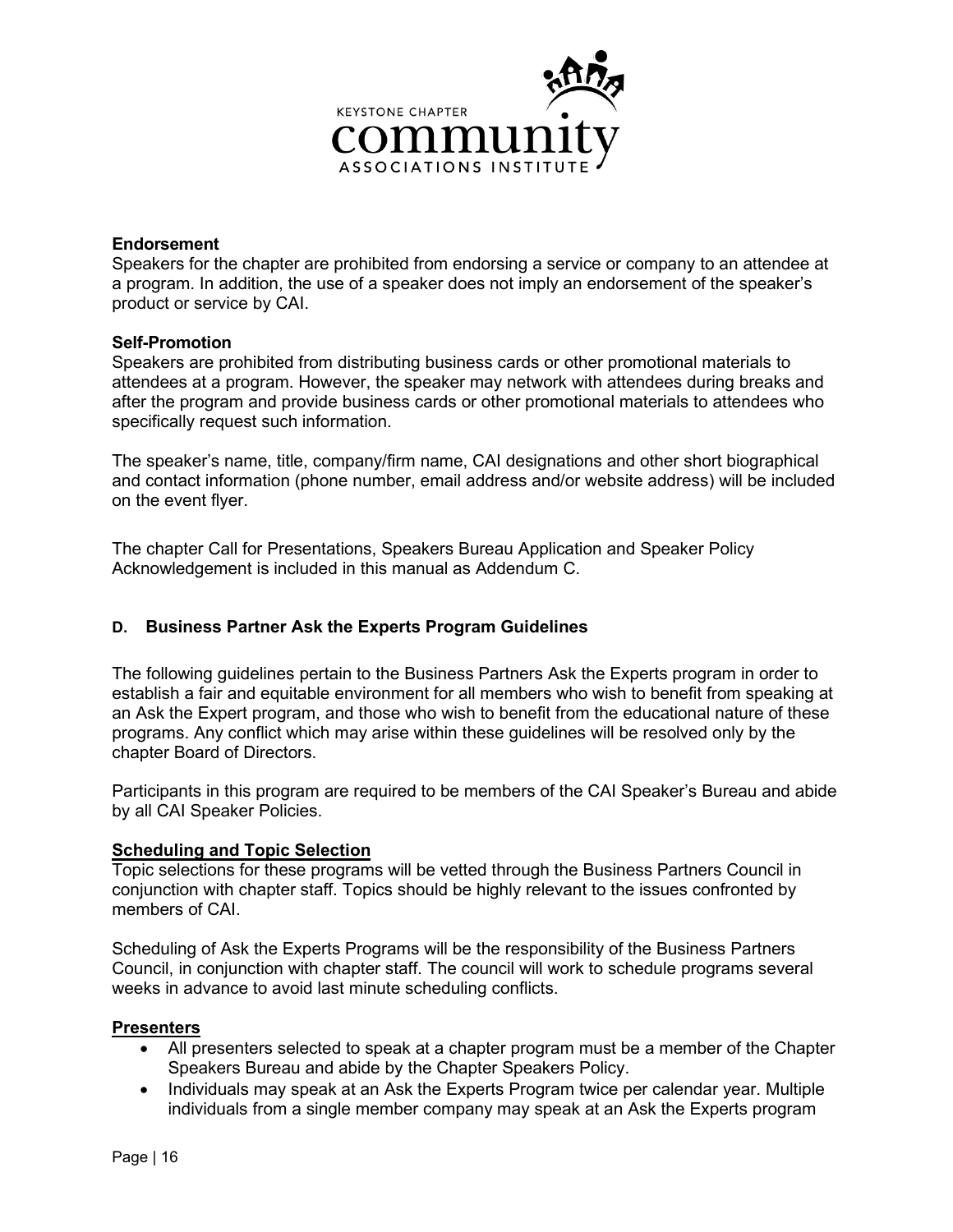

throughout the year but no member company shall have the opportunity to provide a speaker more than 2 times each calendar year.

- Participation in an Ask the Experts program will not be considered a speaking engagement subject to the once per year limitation on speaking at chapter programs.
- The chapter office has the authority to veto any speaker selection that does not comply with the speaker's bureau guidelines.

#### **Ask the Experts Video Content**

Ask the Experts videos will be the sole property of the chapter and will reside on the chapter website, social media and Youtube pages. The videos may be shared by others using social share links but may not be embedded on other websites or social media pages.

#### **Endorsement**

Speakers for the chapter are prohibited from endorsing a service or company to an attendee or viewer of a program. In addition, the use of a speaker does not imply an endorsement of the speaker's product or service by CAI.

#### **Self-Promotion**

Speakers are prohibited from self-promotion during the Ask the Experts recording.

#### **Branding of Content**

The chapter will design a virtual background and other graphics and logos to be used in conjunction with the Ask the Experts programs.

#### **E. Advertising Policy**

#### **1. Member Directory**

Advertising is available, to members only, on a first-come-first-served basis in the chapter membership directory. CAI reserves the right to reject any ad that is not in keeping with the publication's standards. CAI assumes no responsibility for lost or damaged copy or artwork. Advertisements must be paid in full in advance of publication to guarantee inclusion.

Premium ad space will not be reserved on a right-of-first-refusal basis to previous advertisers.

Directory ad rates will be set annually by the chapter finance committee/board of directors in conjunction with the adoption of the chapter budget.

For purposes of solicitation, or for any other purpose, the chapter membership list will not be sold or provided to members or non-members in any way other than in the annual membership directory or online membership directory. Individuals or organizations wishing to buy or rent the chapter membership list will be referred to CAI's national office.

#### **2. Chapter Magazine**

Advertising is available on a first-come-first-served basis in the chapter magazine, *Community Assets.* CAI reserves the right to reject any ad that is not in keeping with the publication's standards. CAI assumes no responsibility for lost or damaged copy or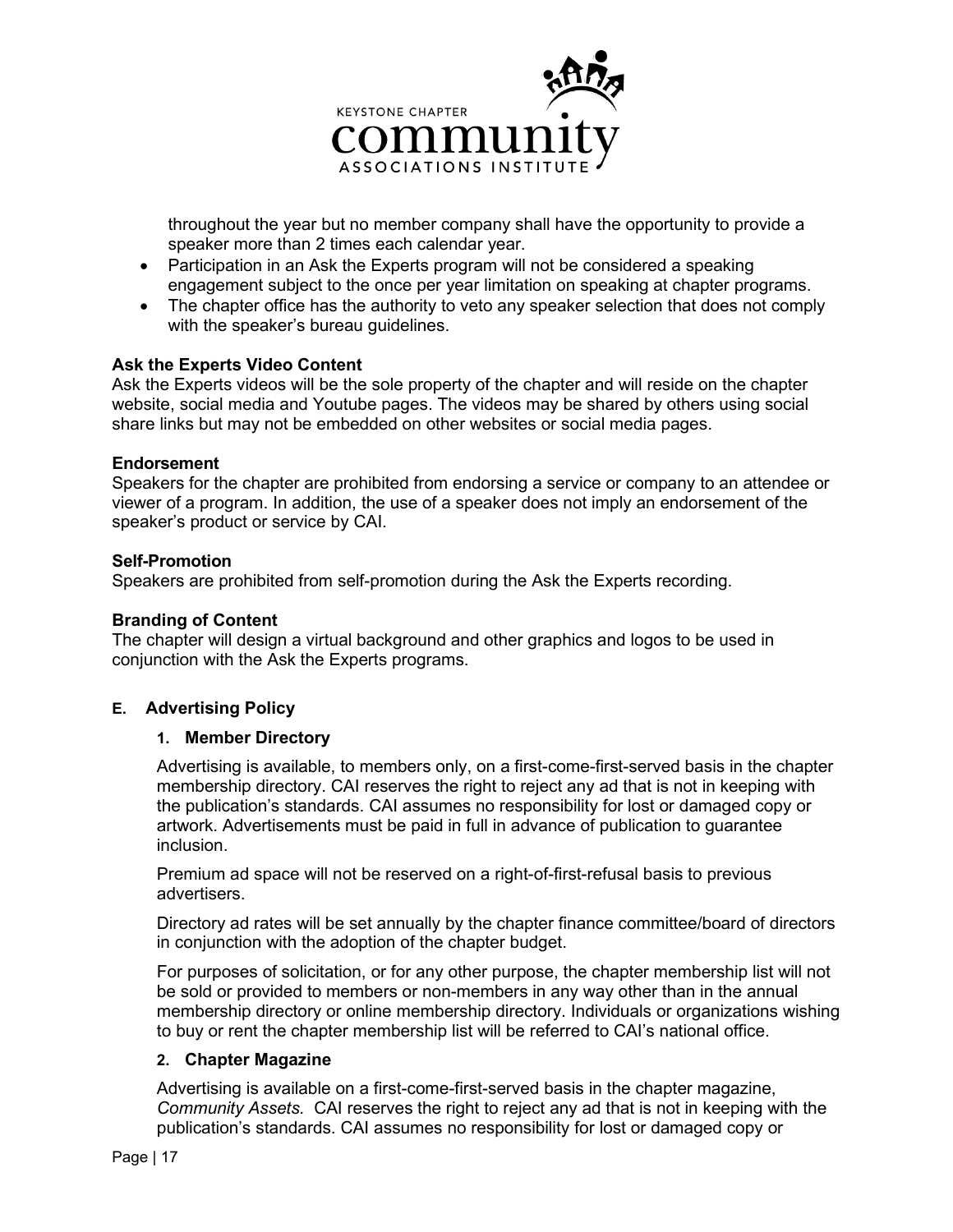

artwork. Advertisements must be paid in full in advance of each publication date to guarantee inclusion. For single ad placements, payment is due with the Advertising Order Form. For multiple ad placements, payment is due for the first ad. Additional ads will be billed prior to each issue. The advertising to editorial ratio shall fall within a range of 30% to 40% advertising per issue of *Community Assets*.

Member and non-member ad rates will be set annually by the chapter finance committee/board of directors in conjunction with the adoption of the chapter budget.

## **F. Attendance Rates for Chapter Programs**

Attendance rates for members and non-members will be set annually by the chapter finance committee/board of directors in conjunction with the adoption of the chapter budget. Input from relevant committees will be included in this process.

**Individual Managers:** Individual managers must have an individual manager membership in CAI in order to participate at the member rate. This includes managers who work for community associations and/or management companies who have separate memberships in CAI. Individual managers who are not individual members of CAI may attend one program at the member rate. At future programs, the non-member manager would be charged the non-member rate.

**Non-Manager Staff of Associations or Management Companies:** Individuals in these categories may attend at the member rate if the association has other individuals who are members or the management company is a member. If the association or management company does not have other individuals who are members, non-member rates will apply.

**Community Association Board Members:** Community Association volunteer leaders who are not individual members of CAI may attend one program at the member rate. At future programs, the non-member volunteer leader would be charged the non-member rate.

**Business Partners:** All employees of a company that is a business partner member of the chapter are entitled to attend any program at the member rate. Business partners who are not members of CAI may attend one program at the member rate. At future programs, the non-member business partner would be charged the non-member rate.

**Spouses:** spouses of members are welcome to attend events at the member rate.

**Members of other CAI chapters** are considered members for purposes of this policy. This does not necessarily apply to advertising, trade show booth fees, or other rates.

**Committee members** are expected to pay the regular admission rate for all chapter events. In certain cases where the committee chair is expected to attend multiple programs per year and perform the duties of the chair's position, the chapter may permit the committee chair or his/her designee to attend programs of his/her committee at no cost. Members of the CAVL Committee may attend all committee-sponsored homeowner education programs for free. Committee chairs and committee members must register to attend programs.

#### **Early Bird Registration Structure**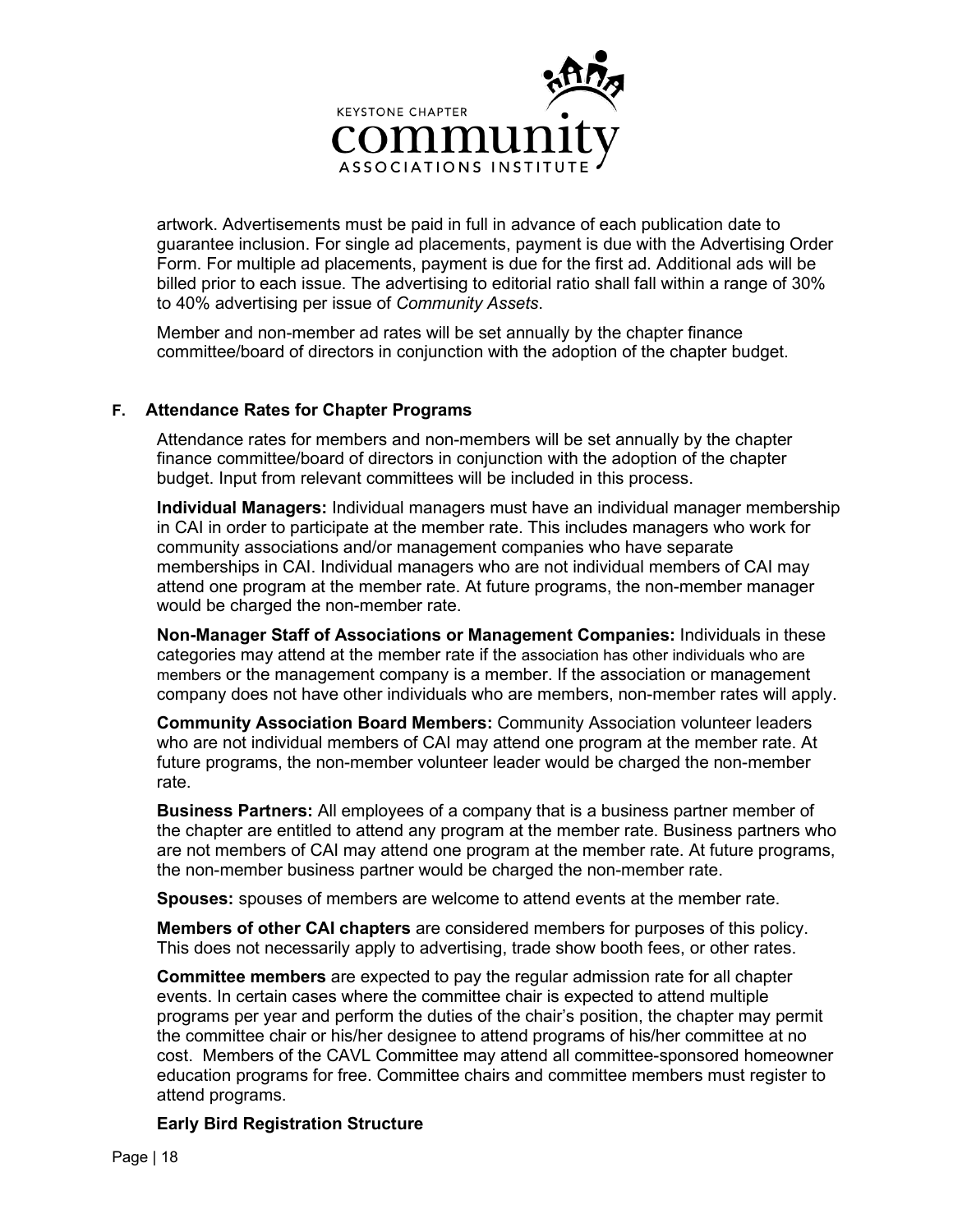

The chapter shall adhere to an attendance fee policy that offers an early and late registration rate. Early registration refers to a registration to attend a chapter program that is made and paid for no later than 7 days in advance of the program. Late registration refers to registrations within 7 days of the program or at the door. This registration system encourages early registration and payment and provides for a discount for members who pay in advance. Early registration deadlines shall be included in all program publicity. For all programs, a company/association that signs up 5 or more attendees will receive a \$5 per ticket discount on the  $5<sup>th</sup>$  and additional registrations.

## **G. CAI Suitcasing Policy**

CAI Our exhibitors and sponsors spend a lot of money to participate in the Annual Conference & Expo. CAI has a no-tolerance policy regarding "suitcasing", which describes the practice of non-exhibiting companies or individuals soliciting sales or sales leads on the trade show floor, in any session or networking reception, or anywhere within the event venue or hotel or soliciting conference participants for conflicting educational or social activities during CAI's Annual Conference & Expo.

#### **Speakers**

Non-exhibiting business partners participating in the event as speakers are prohibited from soliciting business on the tradeshow floor, in or after sessions, or anywhere in the event venue or hotel.

#### **Non-Members**

Non-member, non-exhibiting business partner guests are welcome to attend, after paying an admission fee, and will be issued a special name badge.

Interpretation of what constitutes suitcasing is at the sole discretion of CAI's Board of Directors. Violators of these policies will be given a warning at the event. If the violation continues, the violator will be asked to leave the event, and, at the board's discetion, charged the single booth rate based upon the violator's member status, which must be paid prior to registering as an attendee, exhibitor, or sponsor at any future chapter event.

Exhibitors should refrain from talking to attendees or conducting business outside of your own booth. All parts of the exhibit must remain in exhibitor's assigned space. No exhibit will be allowed to infringe upon aisle space.

# **H.** *Community Assets* **Guidelines for Authors**

Community Association Institute's (CAI) bi-monthly publication, *Community Assets*, provides a great deal of exposure to the CAI membership. These guidelines are intended to maintain the publication's high standards and assure that the information presented is of interest to our membership.

Disclaimer on Information Printed in Community Assets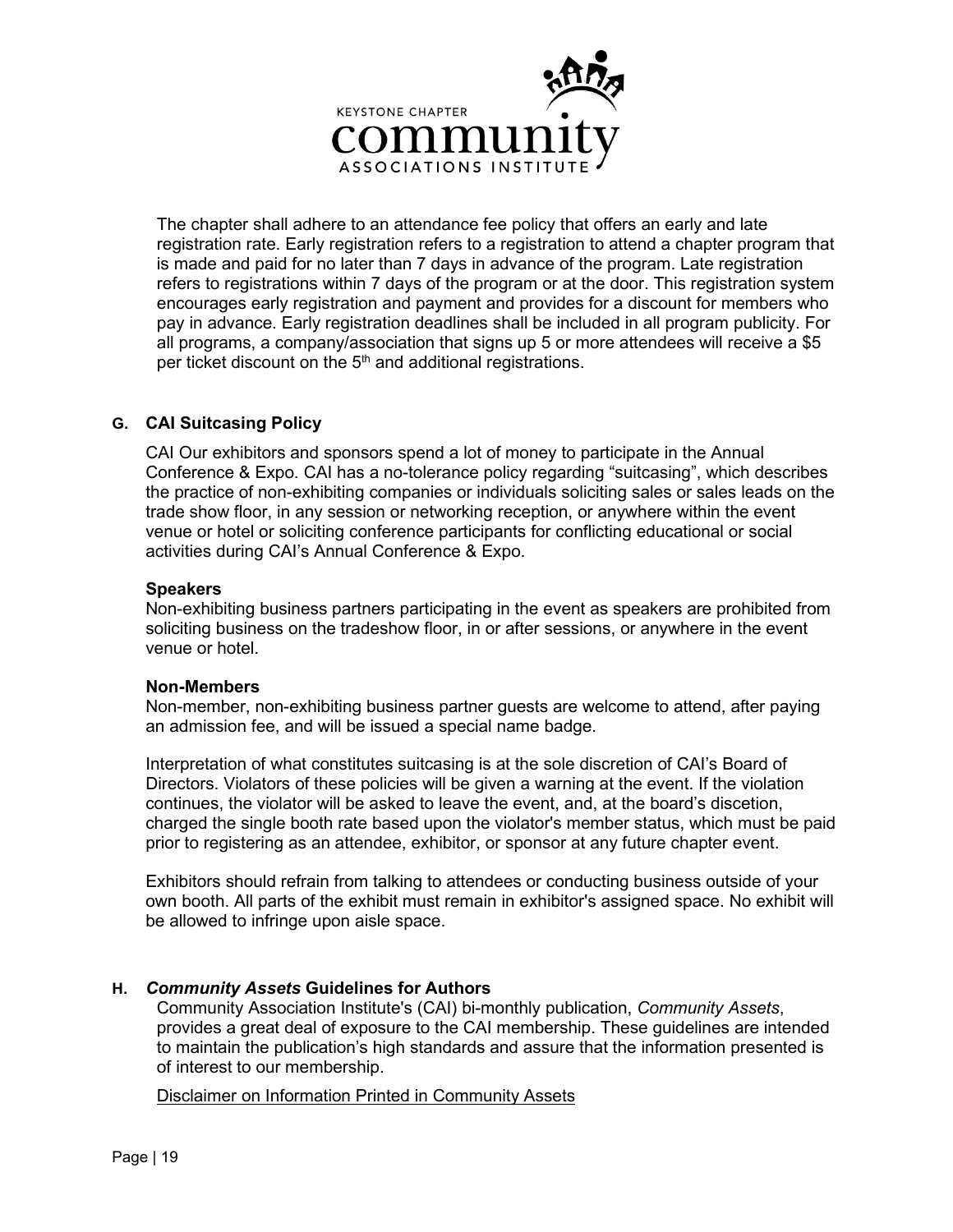

The following disclaimer appears in every issue of *Community Assets*: *Community Assets* **is a publication of the Keystone Chapter, Community Associations Institute.**  *Assets* **is published six times each year. All articles and paid advertising represent the opinions of authors and advertisers and are not necessarily the opinion of CAI and the chapter. CAI is not responsible for the content of articles. Questions about content should be directed to the author of the article.** 

# **Content**

We cannot accept articles deemed to be promotional in nature. Authors may not promote their business, upcoming seminars, or products that the company produces or sells. Articles will be followed by a brief bio, edited by the publisher, which will include information about the author and the author's business.

#### **Conditions**

Acceptance of articles by CAI implies certain conditions, specifically:

- *Community Assets* is an informational magazine and articles submitted for publication should be fact-based, as opposed to op-ed pieces.
- CAI reserves the right to print the article more than once if it deems it appropriate
- Acceptance of an article by CAI is not a guarantee that it will be published
- By submitting an article, you are representing that said article is an original piece of work written by you or others in your organization and that you have the right to submit the materials. CAI relies upon your representation as fulfillment of its responsibility to exercise diligence in the acceptance of materials.

#### Submission Guidelines

Articles will only be accepted if submitted in the following format:

- Please e-mail your article in either **Microsoft Word** or **Open Office** format to tony@cai-padelval.org or mike@cai-padelval.org. PDFs or other file formats will not be accepted.
- Please limit the length of your article to **approximately 1000 words**. Lengthier articles may be accepted but may be edited for space reasons.
- All articles must be **single-spaced**, using **Arial 10 pt. font**. Please **DO NOT indent** paragraphs.
- All **submissions MUST include:** author's name, company, title, e-mail address or phone number, and a brief (no more than two sentences) information statement about the author.
- Photographs for the article may be submitted. Please submit photographs in .jpg format and high resolution. Photographs may be resized and cropped due to space limitations.

Article titles and content are subject to review, edit, and change at the discretion of the editorial staff.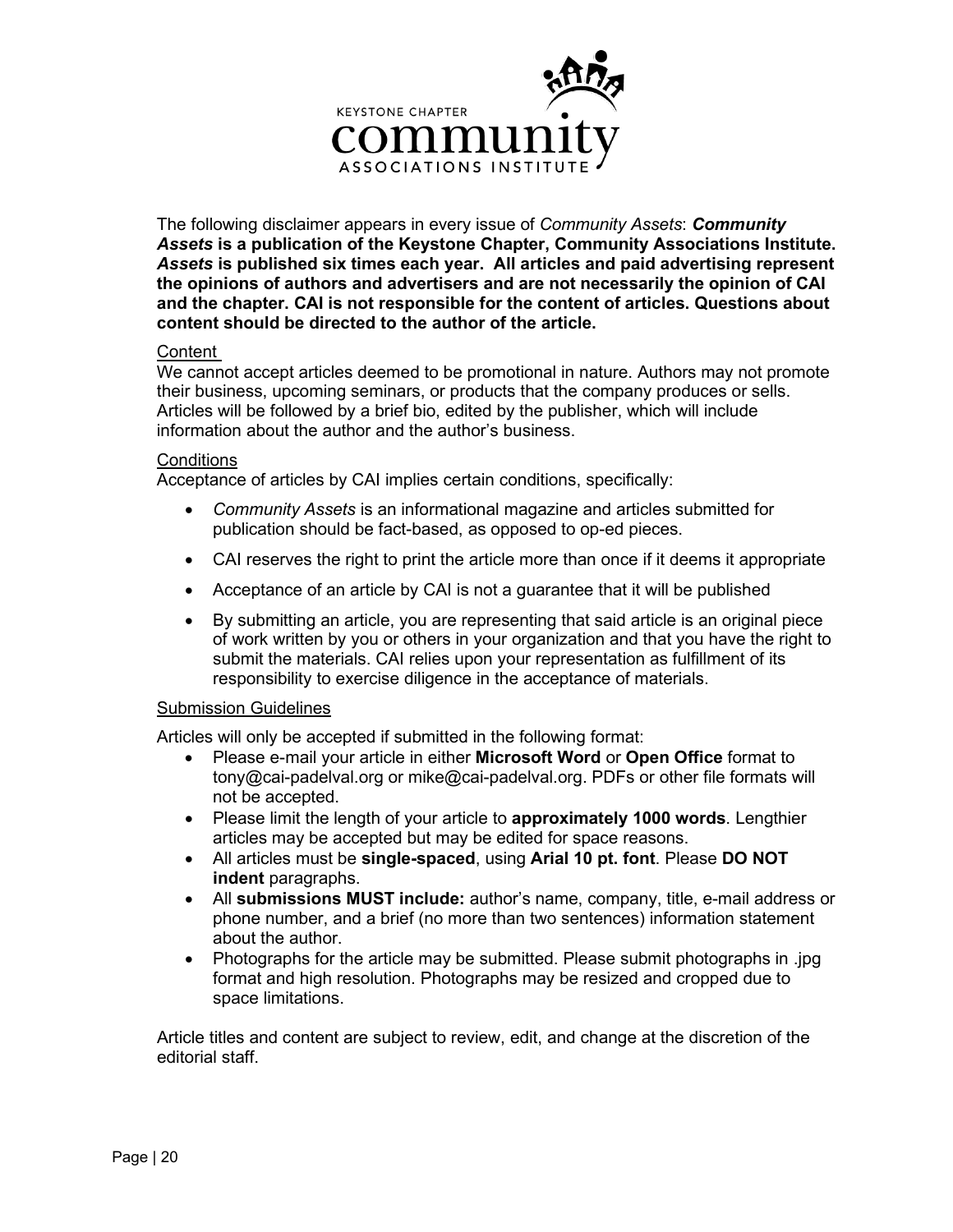

# **I. Policy on Alcohol at Chapter Programs**

To promote responsible behavior, the chapter will not host open bars for chapter programs with exceptions of the annual Golf Outing. A maximum of two drink tickets per person will be distributed by the chapter for any event that has alcohol served and is not a cash bar. This policy does not prohibit sponsors or others from buying additional tickets to distribute. Members and attendees are encouraged to drink responsibly.

## **J. Policy for Chapter Program Sponsors**

Sponsors are provided with an opportunity to network with attendees for a period of time prior to the start of the program, at breaks, or at the end of a program.

Sponsors are invited to either place sponsor material at attendee seats, or, space permitting, occupy a sponsor table. Chapter staff will confirm which of these options will be available to sponsors several weeks prior to each program.

The following rules apply to all program sponsors, with the exception of the chapter Annual Conference & Expo and mini trade shows. Rules and policies pertaining to trade shows will be included in exhibitor contracts.

- No free-standing displays or pop-up banners are permitted due to space limitations.
- No TVs or monitors are permitted, as electricity will not be available to sponsors.
- Table cloths will not be provided.
- No food/beverage may be distributed by sponsors. Candy may be distributed.
- Sponsors may distribute company literature, brochures, flyers, or giveaway/promo items only.
- Sponsors must arrive and set up prior to the advertised start time for the program. Late arriving sponsors will not be permitted to set up or distribute information while presenters are speaking.

All sponsors are required to acknowledge these policies. Sponsors that receive complimentary attendees must provide attendee names one week in advance of the program so name tags can be prepared and accurate counts can be provided for food and beverage purposes.

Sponsors who fail to acknowledge these policies may be prohibited from attending the program.

# **K. Website/Data Privacy and Legal Policy**

Protecting your privacy is important to CAI. We understand the importance our web users place on their personal information. We want you to understand what information we collect and how we use it.

By visiting our website, you are accepting the practices described in this Privacy Policy. Changes to our Privacy Policy will be posted in this statement. For purposes of this policy, CAI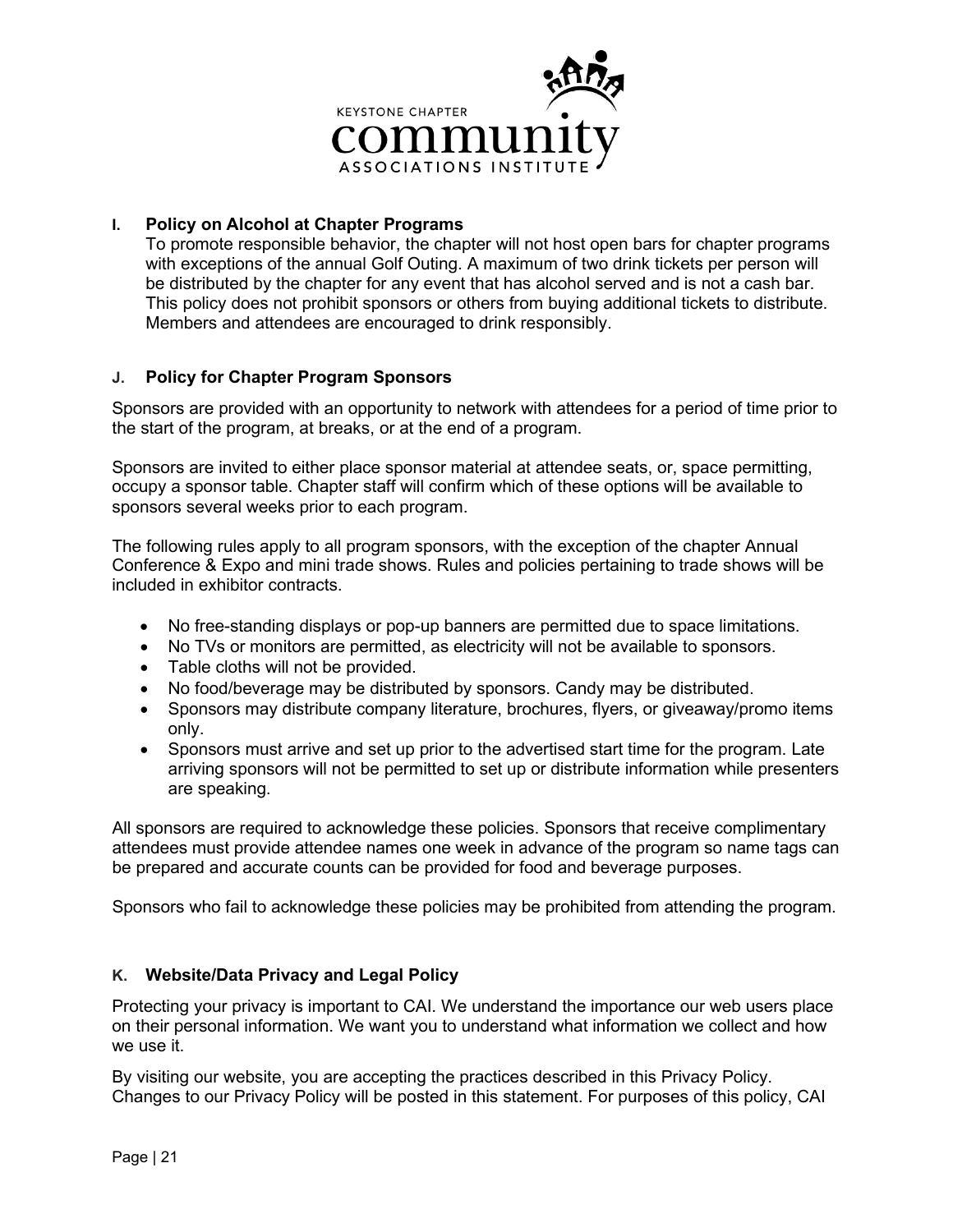

exclusively refers to the Keystone Chapter. For privacy policies of the national organization or other chapters, contact those organizations directly.

### **Security**

When you enter sensitive information via the CAI website, such as a credit card number or personal data, the information is encrypted with industry-standard encryption software—SSL. While on a secure page, including registration / payment forms, a lock icon displays on your web browser.

## **Information Collection and Use**

CAI collects information in several ways on our website. Personal information is collected when you create an account; sign up for membership; register for a program or event; purchase a merchandise item; contact CAI via e-mail through the contact form; post a listing in the Career Center; submit information in the eBid app; sign up to receive newsletters; or manage your email subscriptions.

Personal information collected in the Career Center is used for the sole purpose of displaying exactly what the user intended to display and is not used by CAI for any other purpose. Information submitted in the eBid program is emailed externally to participating vendors.

Information collected from other areas of the site is used for billing and to fill customer orders. It may be used to contact you regarding your purchase or request. Information on contact preferences is stored in your record and used for membership purchases.

E-mail and postal addresses are occasionally used to contact members to send information, educate members, to generate volunteer support for the organization or to send surveys to collect data on programs, benefits, services or for industry research.

#### **E-mail Communications**

Occasionally, CAI will distribute information on products, services, events and special promotions. If you do not wish to receive these communications you may click the "unsubscribe" link at the bottom of the message. If you have questions, you may contact CAI at (877) 608 9777 (M-F, 8-4:30 ET) or [info@caikeystone.org.](mailto:info@caikeystone.org) You will be taken off lists within 10 business days of your request.

#### **Cookies**

Cookies are files stored on a user's computer. They are correlated to the particular user but are not linked to any personally identifiable information. CAI uses cookies to maintain log-in information, anonymous traffic data and shopping basket contents. We monitor aggregate visitor data with Google Analytics, which uses cookies to collect anonymous traffic information. You can opt to decline cookies or delete them at your discretion. Web browser "help" files will provide proper instructions to manage and delete cookies. If you choose not to accept cookies, you may not have access to the full benefits of the website. For example, you will not be able to access information in the Members Only section.

# **Information Sharing**

CAI may on occasion provide names and mailing addresses of CAI members to CAI Business Partners who sponsor or exhibit at an event so they can share information about their products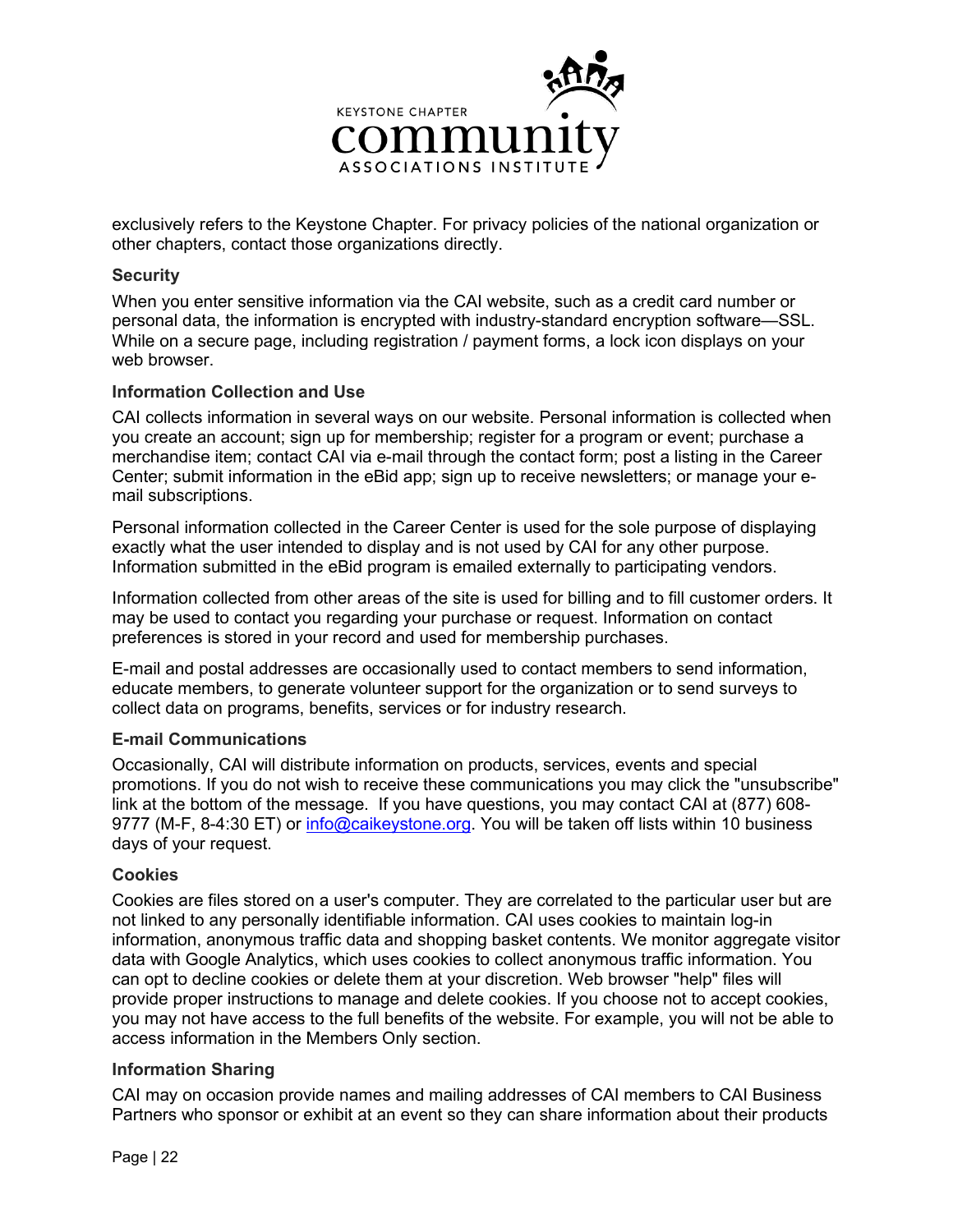

and services. CAI does NOT rent or sell member lists. CAI does NOT release e-mail addresses, phone or fax numbers, or any financial information on these mailing lists. CAI does not release the names and addresses of community association members to management companies. For Business Partner and Management Company members only, CAI publishes an online directory that includes contact information such as phone numbers, fax numbers and email addresses. CAI also publishes a printed membership resource guide that contains the above information for business partner and management company members. For manager members, CAI will print your name, company or organization, mailing address and phone number. For homeowner leader members, only your name, community association, title, city and state will be printed in the membership guide.

CAI uses an outside source for credit card processing. This company does not retain, share, store or use personally identifiable information for any secondary purposes.

#### **Links**

This website contains links to other sites. CAI is not responsible for the privacy practices of other sites. When you click on links to other sites, you are leaving may [www.caikeystone.org.](http://www.caikeystone.org/) This Privacy Policy applies solely to information collected on the CAI website.

## **Visitors to www.caikeystone.org can rest assured, knowing that your personal information is safe and secure.**

#### **Privacy Rules / Parental Controls**

The chapter has opted in to certain requirements of the General Data Protection Regulation (GDPR) that took effect for European Union nations on May 25, 2018. This functionality includes the privacy policy above and cookie consent. The chapter has opted not to enable functionality in NetforumPRo that would permit a person to request to be forgotten, or permit a minor to login to the website. As per GDPR, if this functionality is enabled, staff would need to verify the minor has permission to use the site from the guardian. To avoid this staff responsibility, minors are prohibited from logging in to the chapter website.

# **V. Committees and Councils**

# **A. Chapter Committees:**

The following committees will be regular standing committees of the chapter and may be staffed, or not, subject to the needs of the chapter at any given time. Ad-hoc committees may be formed by the board of directors, executive committee or chapter president on an as-needed basis.

Annual Conference and Expo Awards Business Partners Council Chapter Programs Council Communications & Content Homeowner Leaders Committee Managers Committee Golf Committee

Gold Star Committee Government & Professional Affairs PULSE Committee Central PA Regional Council New Jersey Regional Council Philadelphia Regional Council Poconos Regional Council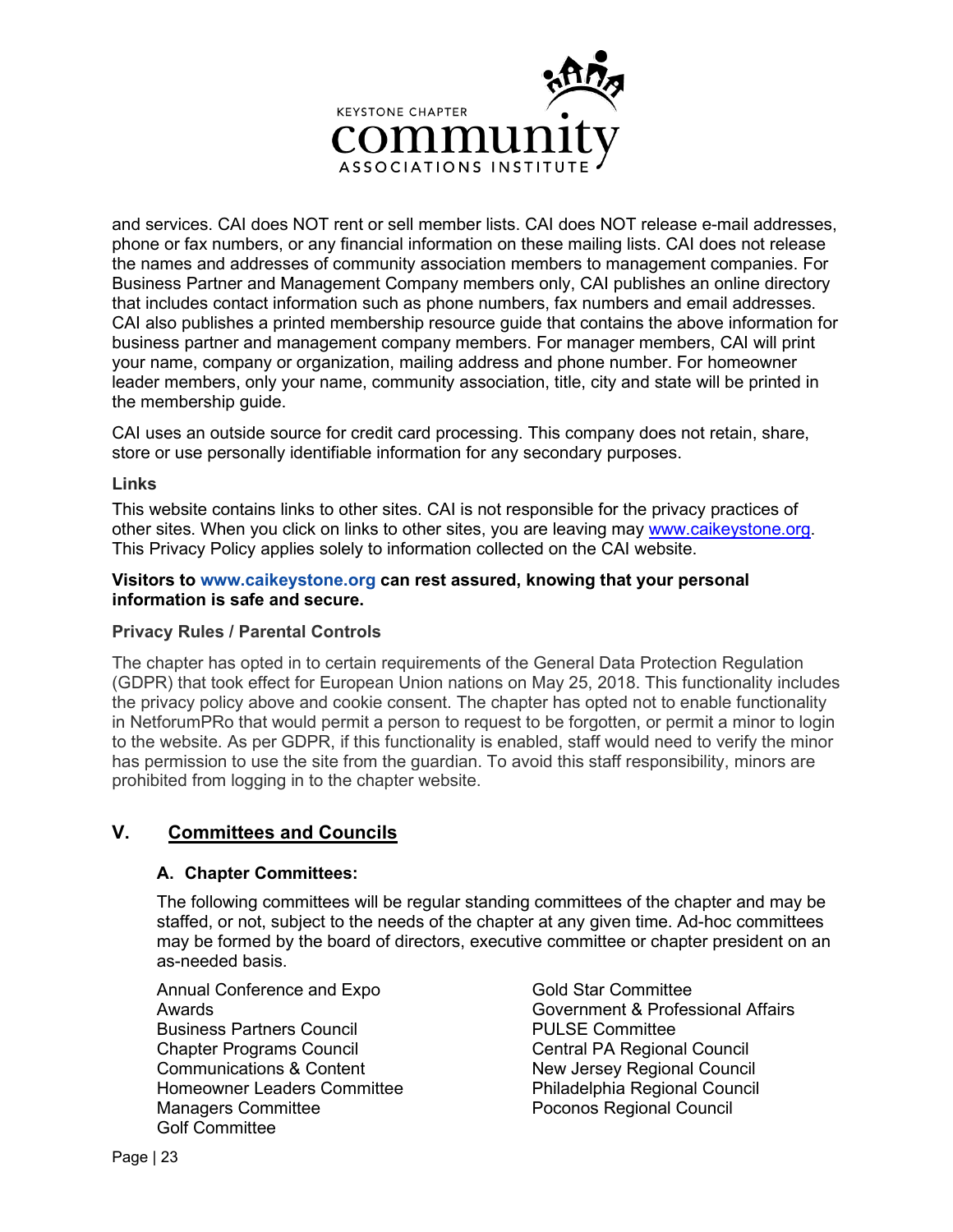

Each committee will perform the functions outlined in the committee description form and will adhere to these guidelines, as well as those outlined in the committee description. Each committee will have a member of the chapter board who serves as a liaison between the committee and the board. The Board may, from time-to-time, adopt committee procedures, rules or guidelines. The size, functions and duties of each committee will be determined by the Board, and may be changed by the Board from timeto-time. Regional Councils will be further governed by a regional council charter.

## **Membership**

Committee members will be appointed by the President-elect in the fall prior to his/her term of office. The chapter president and executive director will be ex officio members of all committees. The following membership guidelines apply to each committee:

- An appointment to a committee may be made by the Board at any time.
- Any member of a committee, and any committee officer, may be reappointed, reassigned, moved or removed from time-to-time, as may be determined by the Board.
- All committee members will be appointed to one-year terms from January 1 to December 31 and may be appointed to successive terms. Members will be required to sign and abide by the CAI Committee Statement of Expectations.
- Each committee shall be limited to no more than thirteen (13) members. .
- Vacancies will be appointed by the president, with consideration given to recommendations from the committee.
- Membership on each committee will be balanced according to the membership categories in CAI, with the exception of member-category specific committees.
- All committee members will be current members of CAI Keystone Chapter

#### **Committee Leadership**

Committee Chairs and Vice Chairs will be appointed by the chapter board of directors. No person shall serve more than two years as chair or vice chair of one committee, subject to the discretion of the board. Duties and responsibilities of the chair shall include:

- The Committee Chair is responsible for holding meetings on a regular basis, not less than four (4) times per year.
- The Committee Vice-Chair is responsible for tracking attendance at the Committee's meeting(s).
- The Committee Chair shall designate a Secretary to take, distribute and maintain the Committee meeting minutes.
- The Committee Chair will provide committee leadership and lead each committee meeting
- The Committee Chair will prepare a calendar of regularly scheduled meeting dates
- Committee leadership will Help recruit new committee members and delegate appropriate work to members
- The Committee Chair will prepare and distribute meeting agendas and other relevant information to committee members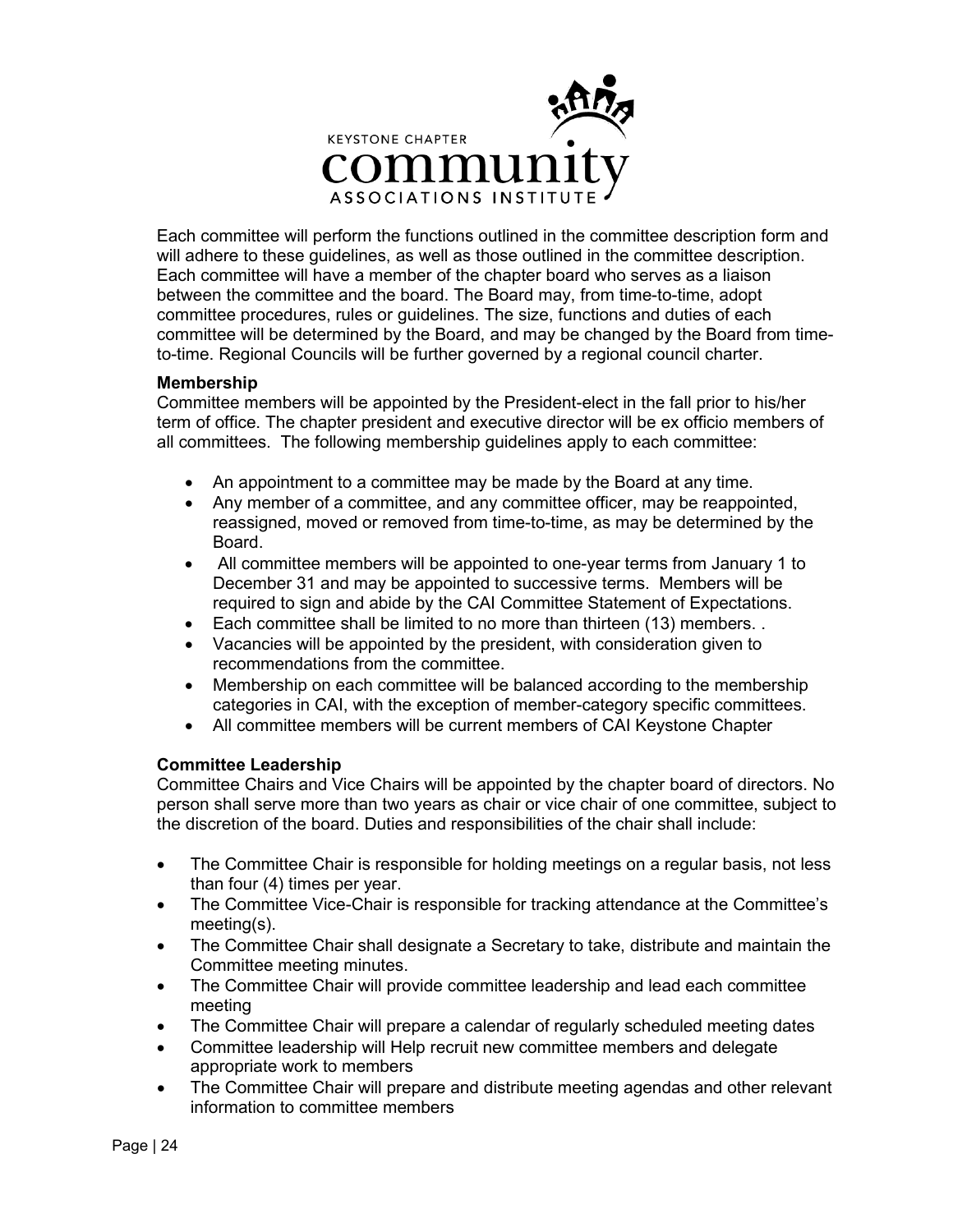



- The Committee Chair will prepare quarterly committee report to the chapter board of directors (March, June, September, December) and submit the report, not less than ten (10) days prior to the board meeting, to the Board Liaison and Executive Director.
- If the above deadline is missed, Chapter staff shall contact the Committee Chair for an update
- The Committee Chair will popy Chapter Executive Director on all committee agendas and meeting minutes.

## **Meetings & Attendance**

Each committee shall meet at least four times each year. The committee chair is responsible for setting up the meeting calendar for the year, securing a location that is convenient for members, and notifying, with the assistance of the chapter office, each committee member. Each committee member is encouraged to attend the annual chapter committee kickoff meeting.

- All Committee volunteers, by virtue of their decision to join a committee, are expected to attend Committee meetings.
- An excused absence from a meeting is permitted I cases where the volunteer notifies the Vice-Chair not less than seventy-two (72) hours prior to the meeting, in writing, of their inability to attend the meeting and said absence is for a legitimate reason. The notification must identify the basis for the absence. Failure to designate a basis for the absence will be considered unexcused.
- The Committee Chair will determine whether an absence is excused or not excused. Examples of excused absences include, but are not limited to: medical emergencies, family emergencies, personal emergencies, court orders, and prescheduled meetings of which the Committee Chair has been advised.
- If a committee member misses three (3) consecutive meetings in the course of one year based on unexcused absences, that Committee member may be removed from the Committee and prohibited from serving on any committee for a period of one (1) year. All attempts should be made by Chapter staff, the Committee Chair, and Committee Vice-Chair to prevent these sanctions.

#### **Program Attendance**

Committee members are expected to pay the regular admission rate for all chapter events. In certain cases where the committee chair is expected to attend multiple programs per year and perform the duties of the chair, the chapter may permit the committee chair or his/her designee to attend programs of his/her committee at no cost.

# **Reports**

Each committee chair is responsible for preparing a written committee report to the board on a quarterly basis. Reports will be due on March 1, June 1, September 1 and December 1. The Board may request additional reports from time-to-time. All reports, as well as all other recommendations, statements, memoranda, correspondence and communications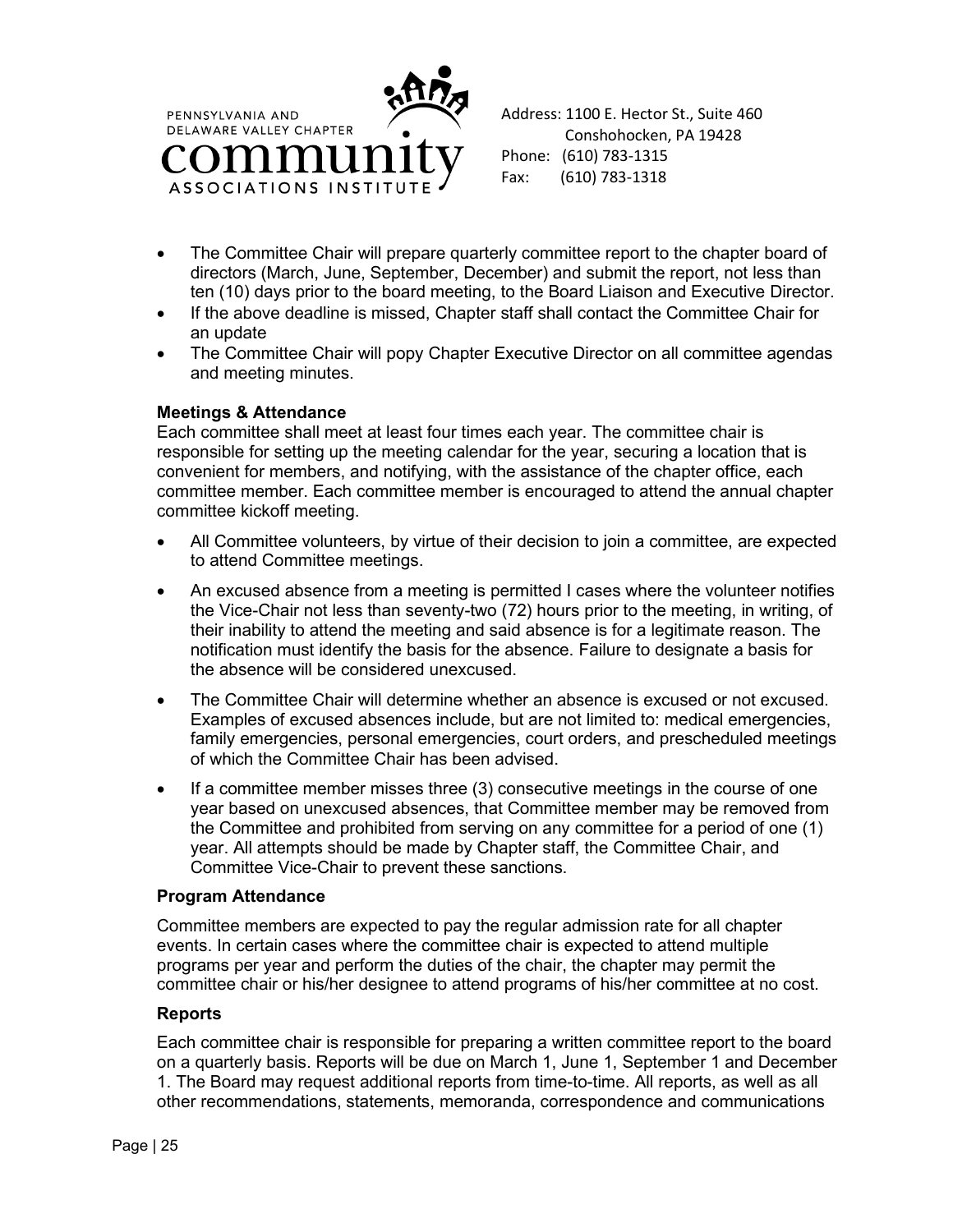

from a committee, must be submitted to the Board through the executive director's office, so they may be included in the executive director's reports to the Board.

## **Limitations on Authority**

This section of the chapter Committee Policies and Procedures shall also apply to all Regional Councils and Regional Council Committees.

In order to administer and coordinate the work of committees, and to control legal exposure and manage any liability associated with the work of any committee, as well as to protect chapter volunteers, the following limitations on the authority of committees, committee chairs and committee members (referred to hereinafter as "committees"), shall be observed:

- Committees do not have the authority to bind, verbally or in writing, nor may they sign, initial or enter into, contracts, agreements or event orders on behalf of the chapter with any meeting facility, speaker, caterer, hotel, restaurant, vendor, or other provider of products or services. Committees may negotiate rates, fees, etc on behalf of the chapter without providing an agreement to any terms with another party.
- Committees do not have the authority to commit the chapter to any expenditure of funds nor do committees have the authority to expend funds without prior written approval from the chapter executive director.
- Committees do not have the authority to commit the chapter to perform any act or task, nor to forbear from performing any act or task, without prior written approval from the chapter executive director.
- Subject to the discretion of the chapter executive director, committees do not have the authority to receive payment in any form for any sponsorship, advertisement or attendee registration fee on behalf of the chapter. All payments must be sent directly to the chapter office by the purchaser. Committees may assist with registration at events and collection of payment with the approval of the chapter executive director, in particular when a staff member is not present to perform this function.
- Committees do not have the authority to set fees for event sponsorships or attendee registration. These fees will be set by the chapter board of directors.
- Committees do not have the authority to issue statements or correspondence on CAI letterhead or using a CAI email signature without prior review and approval of the chapter executive director.

Each committee has a description statement that is included as Addendum D.

# **B. Regional Councils**

From time to time the Board of Directors may authorize, as described in the chapter bylaws, the creation of a Regional Council.

Currently, the chapter has authorized Regional Councils in New Jersey, the Poconos, Philadelphia and Central Pennsylvania.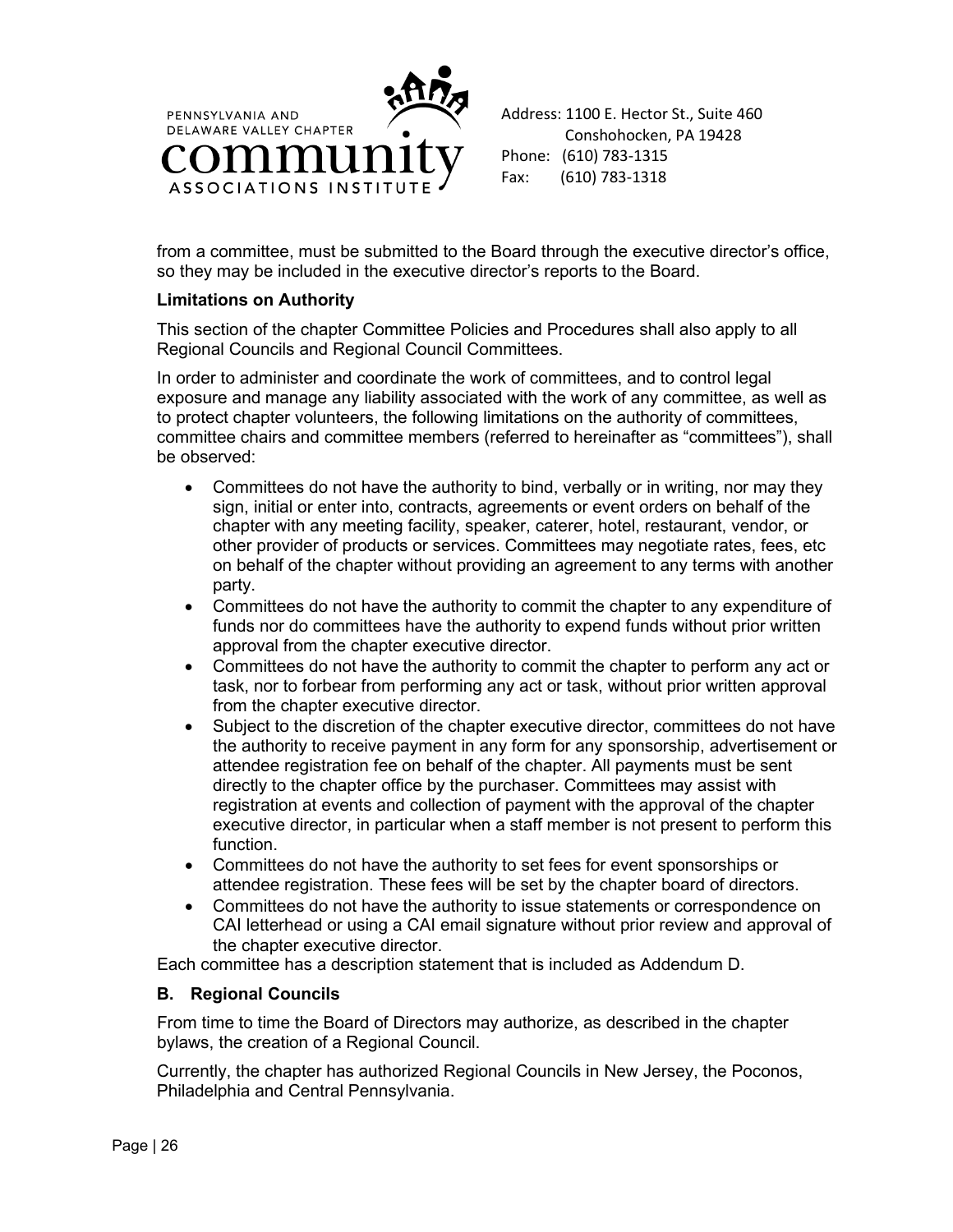

Address: 1100 E. Hector St., Suite 460 Conshohocken, PA 19428 Phone: (610) 783-1315 Fax: (610) 783-1318

Charters for each regional council are attached as Addendum D.

# **C. Attendance at Chapter Events**

Committee members are expected to pay the regular admission rate for all chapter events. In certain cases where the committee chair is expected to attend multiple programs per year and perform the duties of the chair's position, the chapter may permit the committee chair or his/her designee to attend programs of his/her committee at no cost. Committee chairs and members must register to attend programs.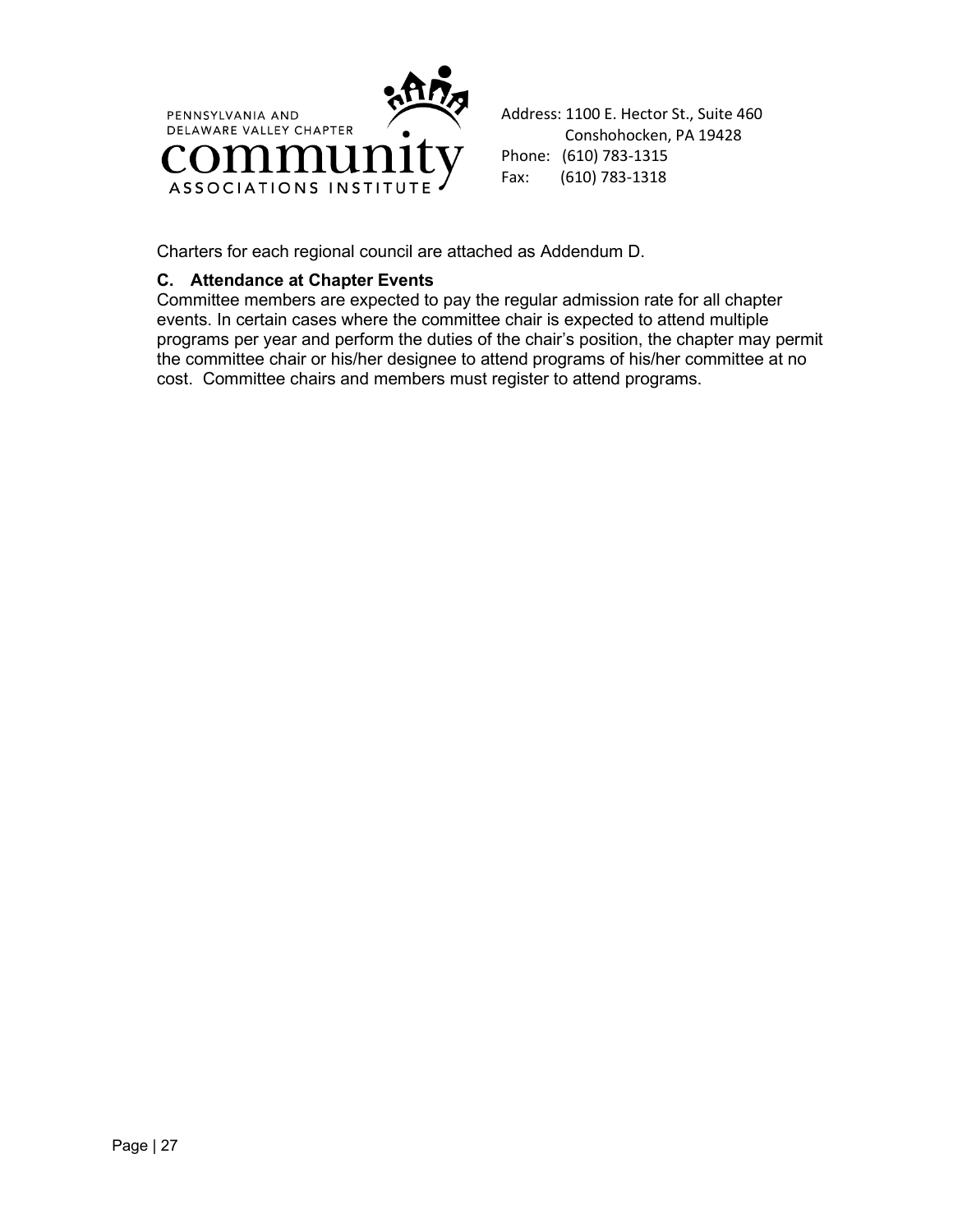

Address: 1100 E. Hector St., Suite 460 Conshohocken, PA 19428 Phone: (610) 783-1315 Fax: (610) 783-1318

# **ADDENDUMS**

**Chapter Code of Conduct**

**In order to promote high standards of conduct and ethics, and to promote respect and professionalism among members, the chapter Board of Directors has adopted this Code of Conduct and encourages all members and attendees at chapter functions to comply with this code.** 

- 1. Chapter members and attendees at chapter functions are expected to maintain high standards of conduct and treat fellow attendees, participants, sponsors, exhibitors and speakers with respect at all chapter functions and meetings.
- 2. Chapter members and attendees at chapter functions will address each other with respect even in circumstances of disagreement.
- 3. Attendees will act with the highest ethical standards, recognizing that whenever competitors within an industry gather, appropriate care must be exercised to ensure that violations of anti-trust laws do not occur. All participants in any chapter function or meeting should avoid any collusive practices or discussions. Collusion is an agreement to restrain trade and most usually is evidenced in the following anti-trust violations: product boycott, restrictive market allocations, refusal to deal with a third party, and price restraining activities. There need not be written or verbal agreements to restrain trade. Conversation regarding any of these sensitive areas may be construed as implicit violations.
- 4. Chapter members and attendees at chapter functions are discouraged from making inaccurate or misleading representations or statements to current or potential clients, or disparaging statements about fellow members, competitors or attendees.
- 5. Chapter members and attendees at chapter functions are encouraged to be aware of and avoid any real or apparent conflicts of interest in performing their duties and obligations and to promptly disclose any such conflicts.
- 6. While the chapter does not restrain the exchange of business cards at any chapter function, attendees should display respect towards the function's sponsors. Only sponsors of an individual program may distribute company literature or otherwise promote their company during a sponsored event.
- 7. The chapter encourages members to refrain from criticizing peers and/or competitors or their business practices and to maintain a healthy and professional relationship with other members of the chapter and industry at large.
- 8. Members with any CAI professional certification or designation are expected to honor their oath to abide by CAI's Professional Code of Ethics or other code of conduct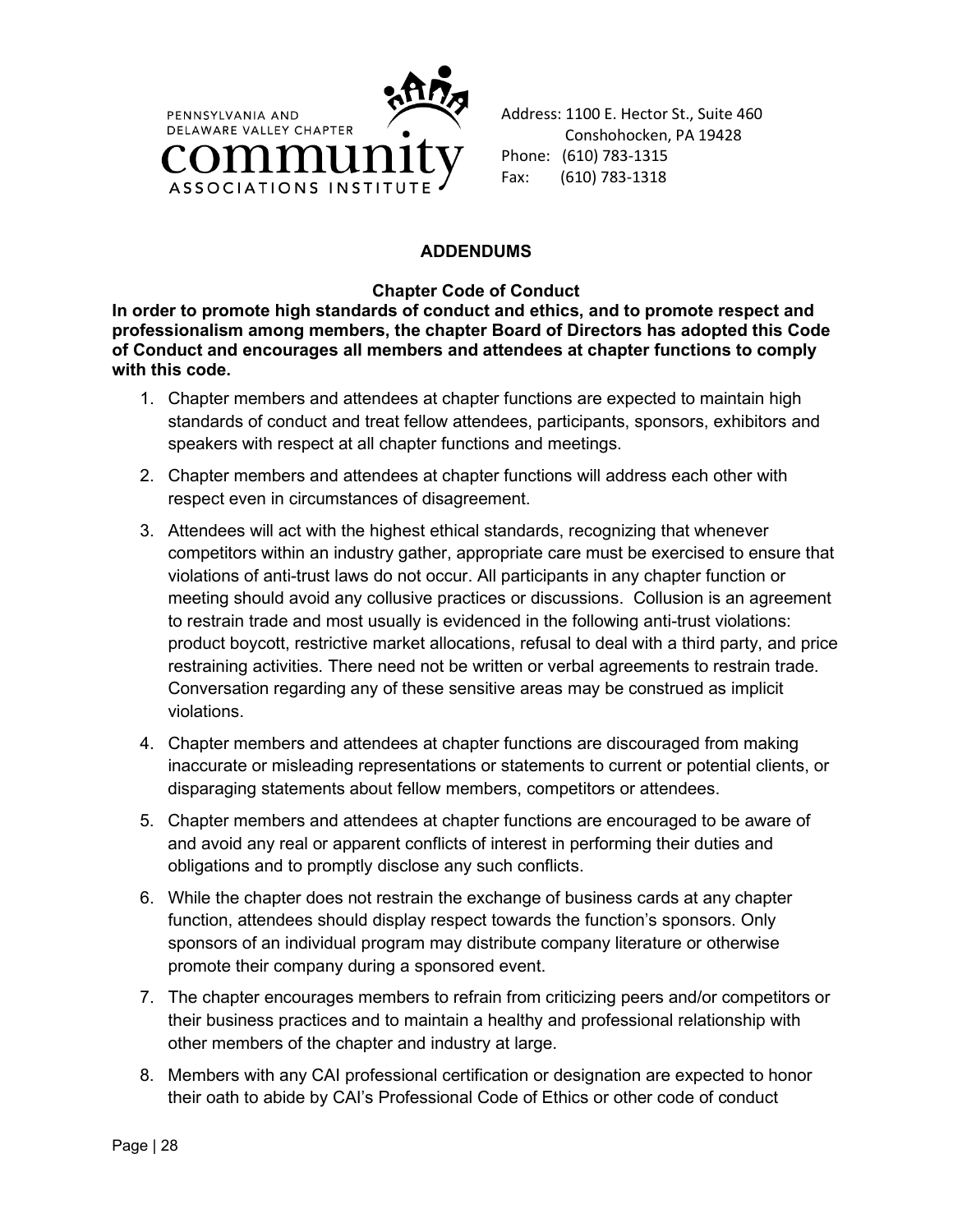



associated with such designation. Any chapter member or attendee at a chapter function who believes a member with a CAI designation may have violated the CAI Code of Ethics is encouraged to report such violation to the national office.

- 9. Chapter members and attendees at chapter functions shall meet all financial obligations of participation in various chapter activities and functions in a timely fashion and according to any terms listed on chapter invoices.
- 10. Violations of this code may be grounds for the chapter Board of Directors to designate a chapter member as "not in good standing," and to be afforded the loss of rights and privileges that accompany such designation. Under the chapter by-laws, the chapter Board of Directors has the power to suspend members for nonpayment of dues, fees, assessments and other financial obligations to the Chapter or to CAI and further has the power to censure, to suspend, to expel and to terminate members in accordance with CAI's Bylaws.
- 11. Complaints regarding alleged violations of this code of conduct may be made only by a member of the Keystone Chapter of CAI. Notices of alleged violations must be in writing, signed by the member making the complaint and submitted to the president of the chapter in care of the chapter office. The president shall report the violation to the executive committee, which shall have sole authority to investigate the complaint and administer due process within a reasonable period of time. The executive committee will report its findings and a recommendation for action on the complaint to the chapter board of directors. The chapter board of directors will accept or reject the recommendation of the executive committee and the chapter president shall notify the parties involved as to the actions taken by the chapter board.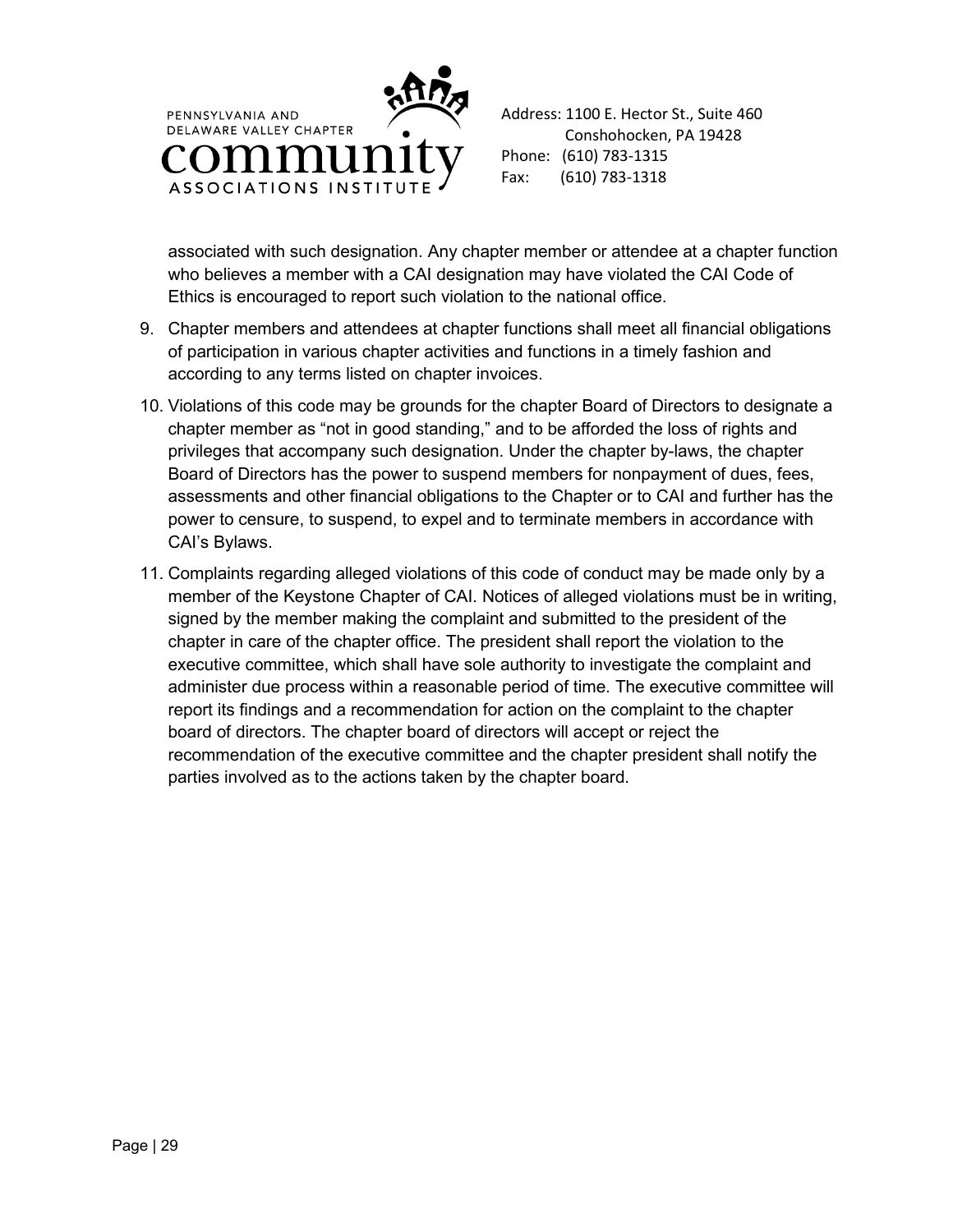

Address: 1100 E. Hector St., Suite 460 Conshohocken, PA 19428 Phone: (610) 783-1315 Fax: (610) 783-1318

# **TERMS AND CONDITIONS OF SPONSORSHIP & ADVERTISING AGREEMENT**

The Sponsor has agreed to Sponsor an event(s)/activity, or activities, or advertising, of the CAI Keystone Chapter of Community Associations Institute (CAI). CAI has agreed to provide the Sponsor and/or Advertiser with the benefits set out in the sponsorship or advertising brochure, which becomes part of this Agreement.

## **OPERATIVE PROVISIONS**

## 1. **DEFINITIONS AND INTERPRETATION**

"Sponsorship Fee" means the fee set out in the Sponsorship Brochure. "Advertising Fee" means the fee set out in the Sponsorship Brochure or Advertising Rate Sheet. "Sponsorship Brochure" means the Sponsorship Package as presented by CAI. "Advertising Rate Sheet" means the schedule of advertising fees as presented by CAI.

## 2. **SPONSORSHIP FEE**

The Sponsor will pay CAI the Sponsorship Fee. CAI will issue an invoice for the Sponsorship Fee to the Sponsor at the time the Sponsor agrees to purchase the sponsorship, unless payment is received with the sponsor order. The Sponsor must pay the Sponsorship Fee within 30 days of the date of the invoice from CAI regardless of the date of the event(s) being sponsored.

#### 3. **ADVERTISING FEE**

The Advertiser will pay CAI the Advertising Fee. CAI will issue an invoice for the Advertising Fee to the Advertiser at the time the Advertiser agrees to purchase the advertising, unless payment is received with the advertising order. The Advertiser must pay the Advertising Fee within 30 days of the date of the invoice from CAI. All advertising fees must be paid prior to the fulfillment of the advertisement.

### 4. **COLLECTIONS**

- 4.1 For any invoices that remain unpaid on the due date, a reminder invoice/second notice shall be mailed to the advertiser/sponsor.
- 4.2 If payment is not received within thirty (30) days after the due date, a finance charge of 1% per month shall be applied to the outstanding balance.
- 4.3 Any member who is sixty days or more past due on the payment of any financial obligation owed to the Chapter may be deemed a member not in good standing under Article III Section 5 of the chapter's bylaws and the member's voting privilege, eligibility for any Chapter awards and participation in Chapter events (which shall include, but is not limited to, committee membership, speaker's bureau membership, speaking opportunities, sponsorship, advertising, booth selection, membership directory listings or other opportunities offered by the Chapter) may be suspended by the board of directors until payment in full is received by the Chapter.
- 4.4 The chapter executive director shall review all accounts receivable on a monthly basis and if, after consultation with the executive committee, there are sums which should be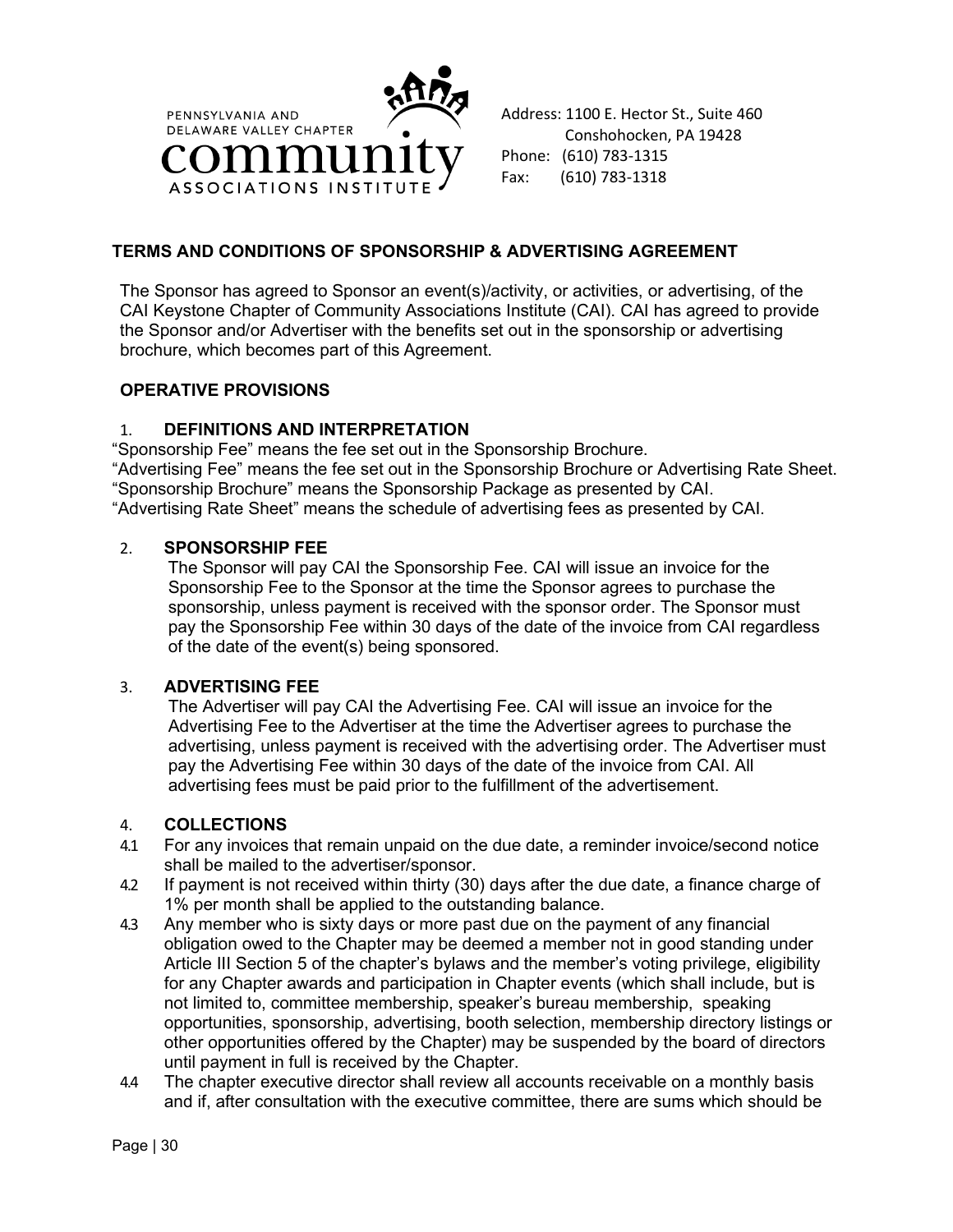

Address: 1100 E. Hector St., Suite 460 Conshohocken, PA 19428 Phone: (610) 783-1315 Fax: (610) 783-1318

referred for collection, the matter shall be placed on the agenda for consideration by the board of directors. All accounts unpaid after ninety (90) days of the due date shall be considered a delinquent account and included in a report to the executive committee. Any attorney fees associated with collection of an unpaid **balance, and interest, shall be added to the total amount due.** 

# 5. **SPONSORSHIP BENEFITS AND OBLIGATIONS**

- 5.1 In consideration of the payment of the Sponsorship Fee by the Sponsor, CAI grants the Sponsor the non-exclusive sponsorship benefits contained within the Sponsorship package.
- 5.2 The Sponsor will act at all times in a manner which is consistent with the good name, goodwill and reputation of CAI.
- 5.3 CAI is responsible for administration of the event/activity and co-ordinating all details in relation to the venue/online space at which such events/activities are held.
- 5.4 CAI may cancel or postpone any event at its discretion in which case CAI will endeavour to, but not be obligated to, replace the cancelled event or replicate the event in a new format, but no refund will be made.
- 5.5 The Sponsor must keep confidential and not use for any other purpose other than the performance of this agreement and must not disclose any information provided by CAI to the Sponsor which is identified as, by its nature is or would be reasonably considered as confidential.
- 5.6 Nothing in this agreement creates any relationship of employment, agency or partnership. This agreement contains the entire agreement and may only be varied in writing. A waiver of an obligation by a party is not a waiver of any other obligation.

# 6. **USE OF LOGO AND INTELLECTUAL PROPERTY RIGHTS**

- 6.1 The Sponsor will provide CAI with a copy of its logo or trademark in the form required by CAI for the purposes of this Agreement. CAI will only use any logo or trademark provided by the Sponsor for the purposes of this Agreement.
- 6.2 The Sponsor warrants that it has full power and authority to provide its logo or trademark as provided to CAI under this Agreement.
- 6.3 The Sponsor agrees to indemnify and keep indemnified CAI against any claims, actions, liabilities, losses, demands, suits, proceedings, damages, expenses or costs arising out of or in respect of the proper use by CAI of the Sponsor's logo or trademark under this Agreement, including but not limited to any claims in respect of any infringement of any third party intellectual property rights.
- 6.4 Nothing in this Agreement constitutes a grant or creates to or in favour of a party any goodwill or proprietary right in or relation to the other party or any of the other party's intellectual property, including but not limited to the other party's logo ortrademarks.
- 6.5 Each party agrees not to take any action which may damage the validity or value of the other party's name, corporate logo or other identifying mark in connection with performance of this agreement.

# 7. **TERMINATION AND CANCELLATION**